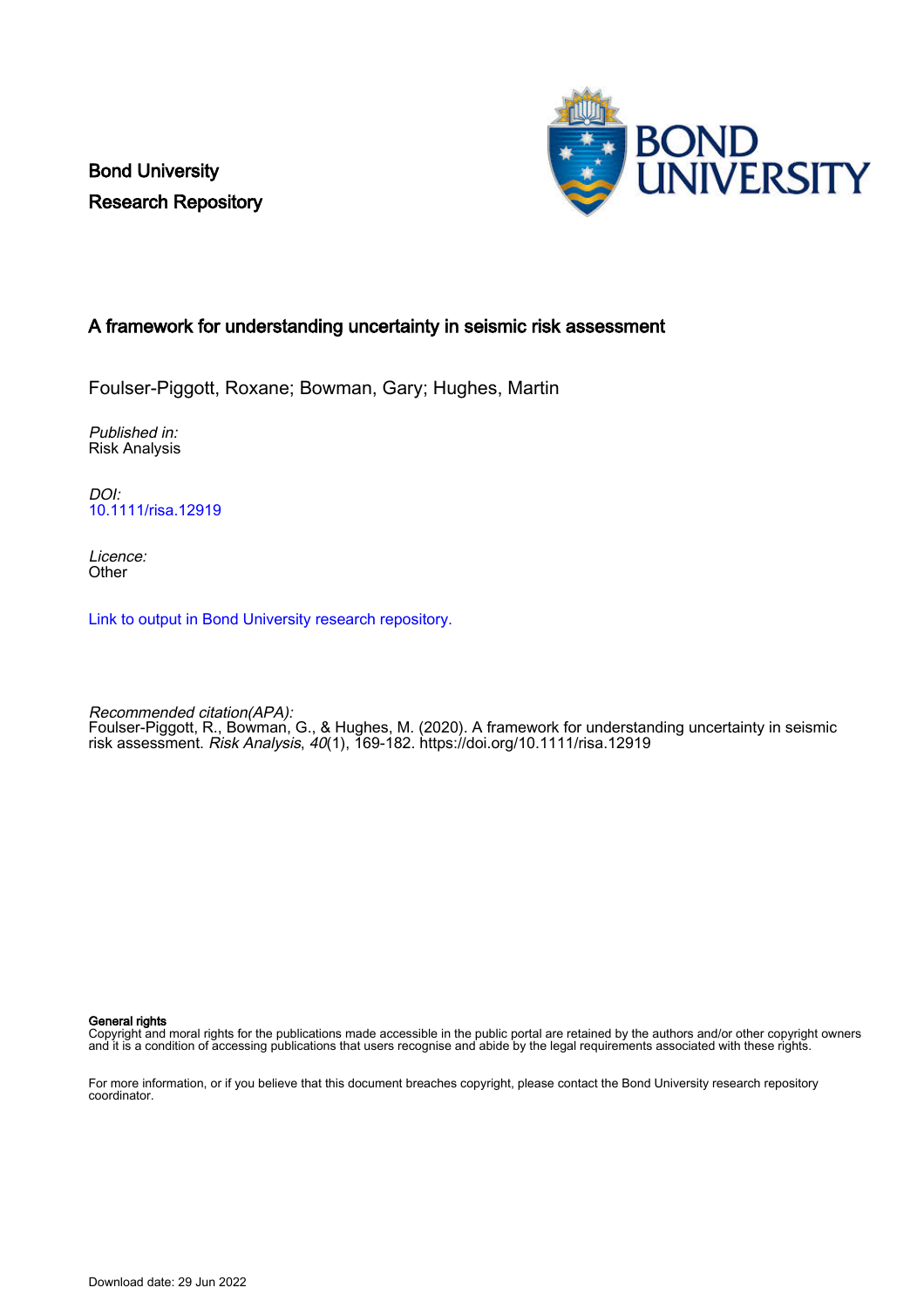## **A Framework for Understanding Uncertainty in Seismic Risk Assessment**

# Roxane Foulser-Piggott<sup>1</sup>, Gary Bowman<sup>2\*</sup>, and Martin Hughes<sup>3</sup>

**1 School of Mathematics and Physics, University of Queensland, Brisbane, Queensland, Australia**

**<sup>2</sup> Bond Business School, Bond University, Gold Coast, Queensland, Australia**

**<sup>3</sup> Cambridge Architectural Research, Cambridge, UK**

**\* Correspondence to Gary Bowman, Bond Business School, Bond University, 14 University** 

**Drive, Robina, Queensland, 4226; [gbowman@bond.edu.au](mailto:gbowman@bond.edu.au)**

**(there are no acknowledgements)**

This is the peer reviewed version of the following article: Foulser-Piggott, R., Bowman, G., & Hughes, M. (2020). A framework for understanding uncertainty in seismic risk assessment. Risk Analysis, 40(1), 169-182, which has been published in final form at [https://doi.org/10.1111/risa.12919.](https://doi.org/10.1111/risa.12919)

This article may be used for non-commercial purposes in accordance with Wiley Terms and Conditions for Use of Self-Archived Versions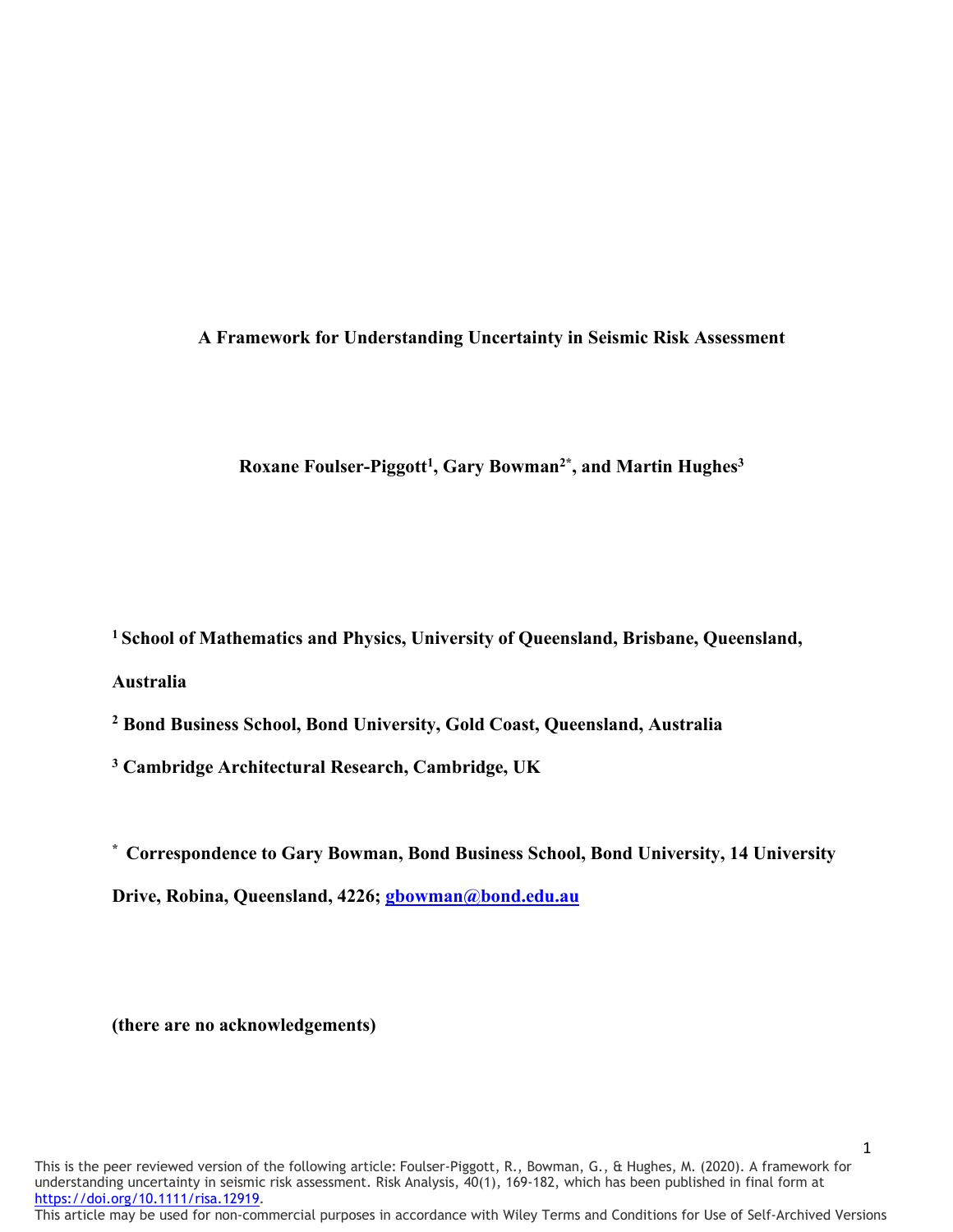### **ABSTRACT**

A better understanding of the uncertainty that exists in models used for seismic risk assessment is critical to improving risk-based decisions pertaining to earthquake safety. Current models estimating the probability of collapse of a building do not consider comprehensively the nature and impact of uncertainty. This paper presents a model framework to enhance seismic risk assessment and thus give decision-makers a fuller understanding of the nature and limitations of the estimates. This can help ensure risks are not over or under estimated and the value of acquiring accurate data is appreciated fully. The methodology presented provides a novel treatment of uncertainties in input variables, their propagation through the model and their effect on the results. The study presents ranges of possible annual collapse probabilities for different case studies on buildings in different parts of the world, exposed to different levels of seismicity and with different vulnerabilities. A global sensitivity analysis was conducted to determine the significance of uncertain variables. Two key outcomes are (1) that the uncertainty in ground-motion conversion equations has the largest effect on the uncertainty in the calculation of annual collapse probability; and (2) the vulnerability of a building appears to have an effect on the range of annual collapse probabilities produced, i.e. the level of uncertainty in the estimate of annual collapse probability, with less vulnerable buildings having a smaller uncertainty.

**Keywords**: Aleatory and epistemic uncertainty; risk assessment; seismic hazard; sensitivity analysis; annual probability of collapse.

This is the peer reviewed version of the following article: Foulser-Piggott, R., Bowman, G., & Hughes, M. (2020). A framework for understanding uncertainty in seismic risk assessment. Risk Analysis, 40(1), 169-182, which has been published in final form at [https://doi.org/10.1111/risa.12919.](https://doi.org/10.1111/risa.12919)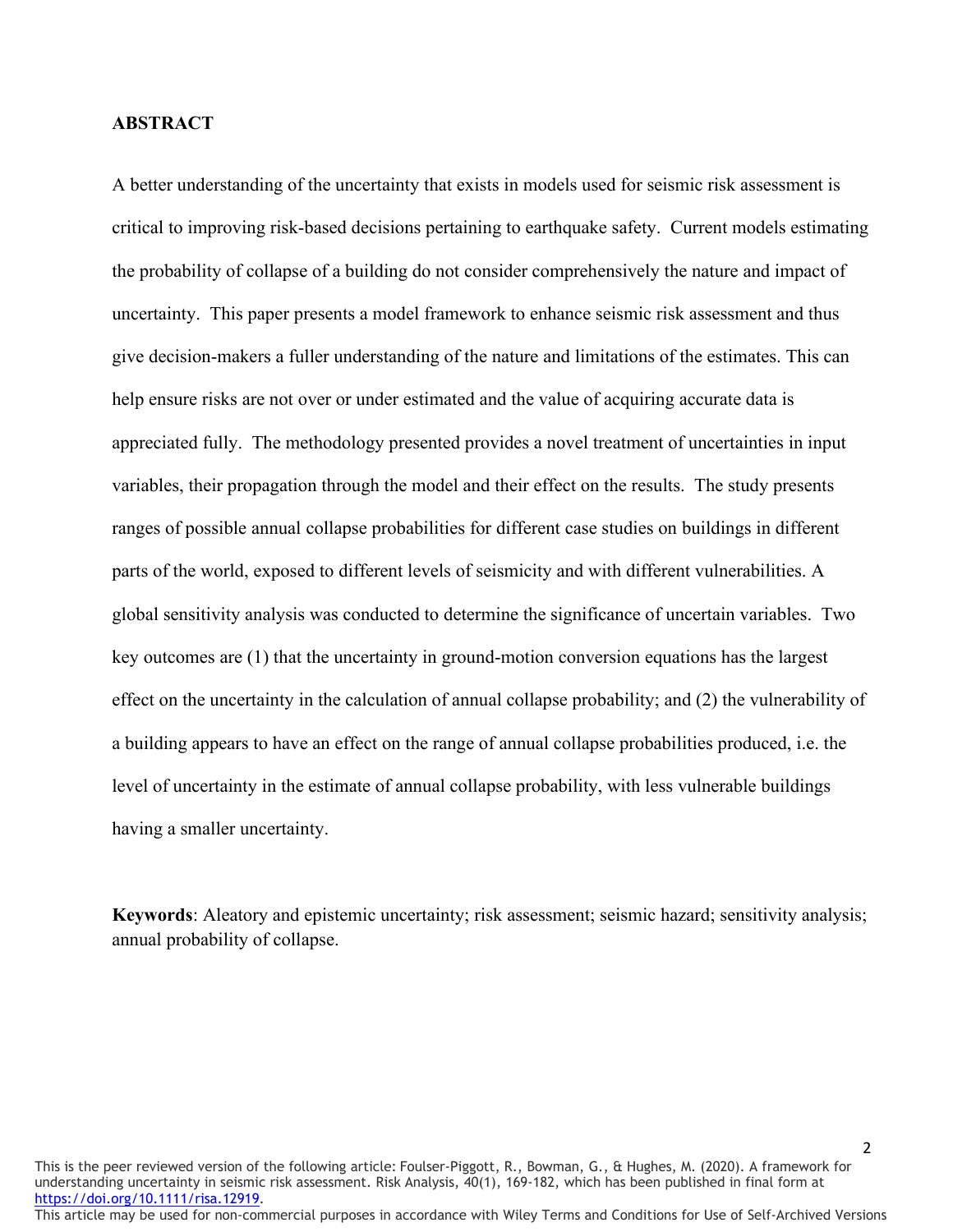#### **1. INTRODUCTION**

Uncertainty plays a critical role in the analysis and modeling of both human and natural disasters  $(1-3)$ . and has significant impact on risk-based decisions  $(4-7)$ . Building on recent studies on uncertainty analysis  $(8-10)$ , and specifically in an engineering context  $(11-13)$ , this paper utilizes research on seismic risk assessment to present a novel modeling framework to enrich and enhance the treatment of uncertainty.

Building collapse is the predominant cause of death and injury in an Earthquake<sup>(14-16)</sup>. Building collapse occurs when ground motion shakes the building beyond the capacities it is designed and built to withstand. Seismic risk can be defined as a probability of human losses given a likely future earthquake or the probability that the built environment will be damaged given such an earthquake. These probabilities usually represent a level of loss or damage that is equaled or exceeded over some time period; in this study, the seismic risk corresponds to the annual probability of collapse of a given structure.

Taking risk as a function of hazard and vulnerability, in order to calculate seismic risk, the seismic hazard at the building location and the vulnerability of the building must be quantified. The seismic hazard is calculated as the frequency that a ground motion amplitude is greater than a specified value. In this study the primary seismic hazard is ground-motion with a 10% probability of exceedance in 50 years. Assuming a Poisson process for ground motion occurrences, this corresponds to a ground-motion with a 475-year return period. The ground-motion measure used is S1, spectral acceleration at a 1 second reference period. The effect of soil conditions at individual sites on  $S_1$  is accounted for by using an amplification factor.

The vulnerability of a building is a relationship for estimating the probability of collapse for an individual property, given a certain level of ground motion. The vulnerability of buildings is dependent on their principal structural system (e.g. steel frame or unreinforced masonry) as well as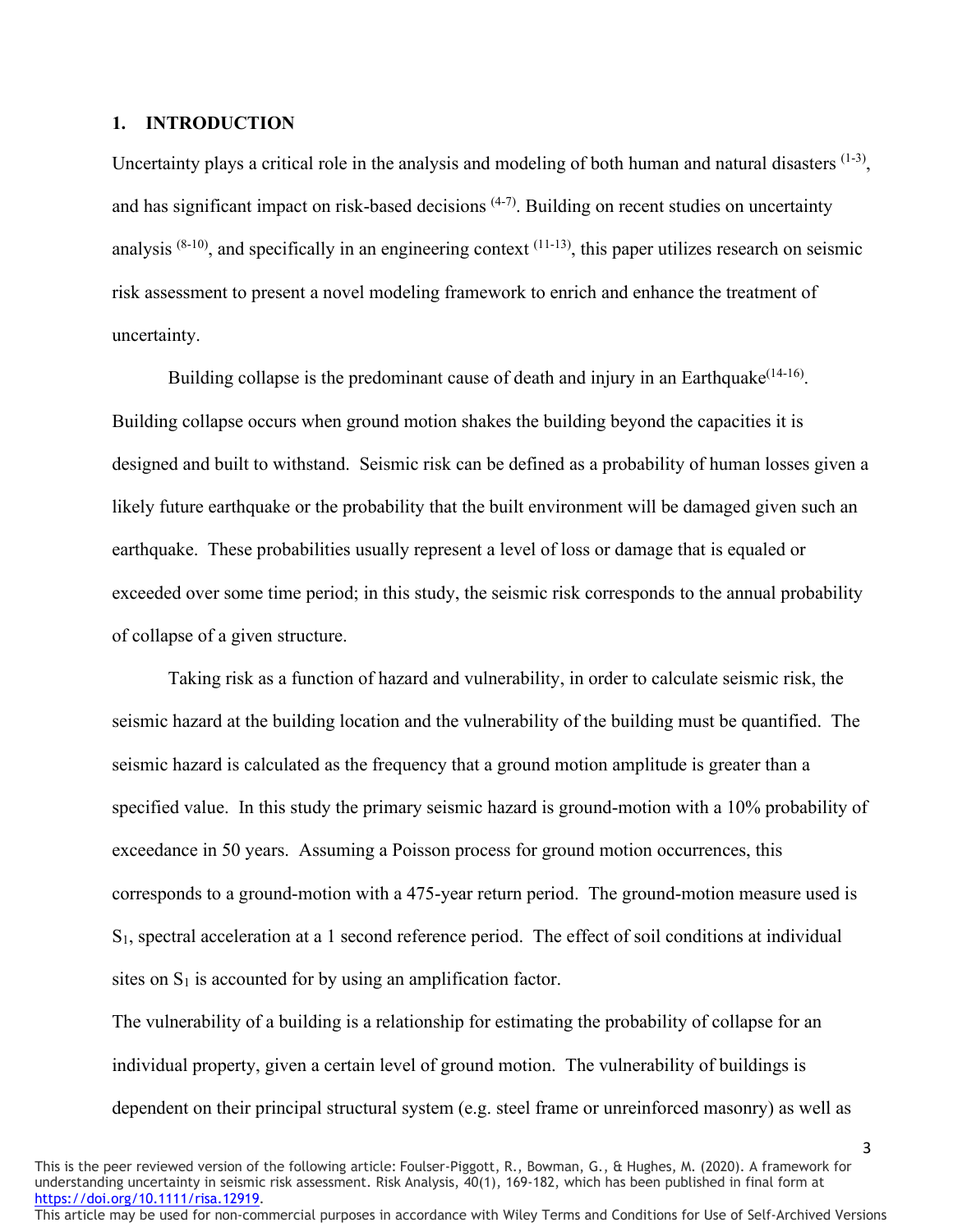factors influencing the vulnerability of individual buildings (e.g. quality of construction). In this study, the global building stock is classified into 6 primary classes which define expected vulnerability levels of buildings.

In this study, the seismic hazard and vulnerability are brought together to form a seismic risk calculation model which can be used to calculate the seismic risk to an individual building. This procedure is routinely conducted, with varying levels of sophistication, by risk management companies, insurance companies, governments and researchers. Since Cornell's (17) original methodology, a number of other commonly used methodologies have been developed  $(18, 19)$ . This paper explores the errors in the results when using these methodologies attributable to the approximations and assumptions in the calculations. The paper classifies these uncertainties as aleatory or epistemic. Uncertainties are classified as epistemic if they are reducible (e.g. through further data gathering or through refining models) and as aleatory if there is no possibility of reducing them. This classification of uncertainties within a model is an important stage: firstly, it helps distinguish which uncertainties may be reduced; secondly, epistemic uncertainties may introduce dependence among random events, which may not be identified if uncertainties are not correctly classified <sup>(20)</sup>.

Uncertainty should be recognized, classified and its impact considered if models are to be validly used to support informed decision-making. Previous studies, such as Ellingwood et al. (21) and Liel et al. <sup>(10)</sup> discuss the importance of quantifying and communicating the uncertainty in seismic risk assessment, using the example of risk assessment of steel moment frames and collapse risk of RC frames respectively. However, in commonly used seismic hazard assessment tools, such as HAZUS, the uncertainties are rarely quantified either at the input variable level or at the level of attaching an overall uncertainty to a seismic risk assessment. HAZUS's deterministic model is

This is the peer reviewed version of the following article: Foulser-Piggott, R., Bowman, G., & Hughes, M. (2020). A framework for understanding uncertainty in seismic risk assessment. Risk Analysis, 40(1), 169-182, which has been published in final form at [https://doi.org/10.1111/risa.12919.](https://doi.org/10.1111/risa.12919)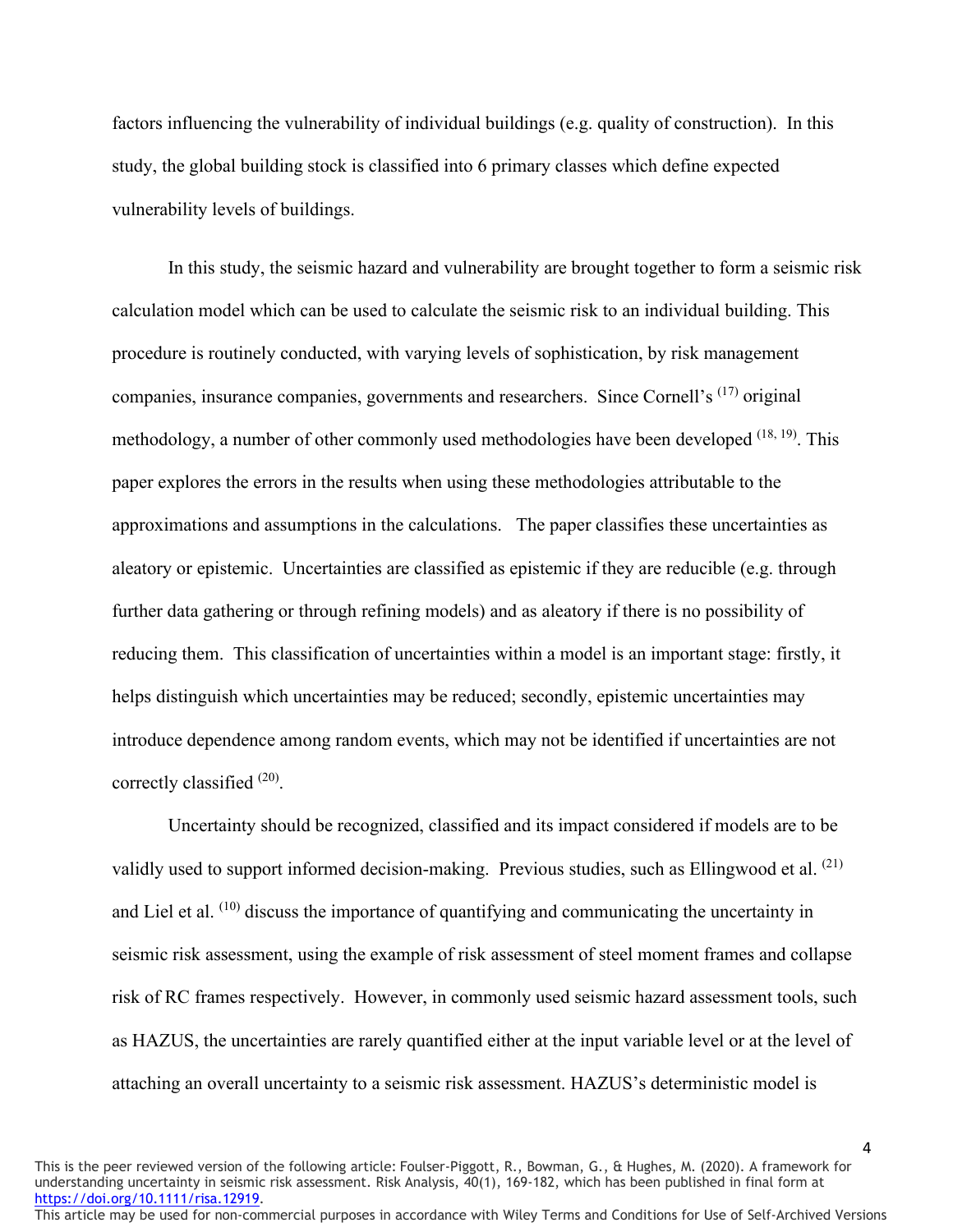extended to incorporate a subset of the recognized uncertainties in the estimates of seismic hazard and building vulnerability. The input variable uncertainties are propagated through the model using Monte Carlo simulation, resulting in a distribution of estimates for the annual probability of collapse.

Another widely used framework, which supports the propagation of uncertainty in calculating earthquake based performance, is the PEER framework equation [\(http://peer.berkeley.edu\)](http://peer.berkeley.edu/). In this framework, probabilistic functions link earthquake intensity measures with engineering demand parameters. This is a highly technical and comprehensive methodology that requires detailed building construction characteristics (e.g. detailed design information) and behaviours to be collected and as such its utility in situations where limited information is available and uncertainties can only be broadly quantified is limited. In general, there are a lack of empirical studies in this area that provide a straightforward way to characterise and quantify uncertainty at each stage of the risk assessment process. There are many frameworks posed but few that are practical in the way in which uncertainty is incorporated or which allow the separation of uncertainties into the epistemic and aleatoric components. The paper's particular focus is on allowing users of this framework to quantify uncertainties at each stage of the process.

The PEER framework also gave rise to numerous papers which address the problem of uncertainties at different stages in the risk assessment process. For example, Deierlin<sup> $(22)$ </sup> and Cornell<sup>(23)</sup> look at the quantification of uncertainties and their sources, whereas Porter and Beck <sup>(24)</sup> and Hamburger<sup> $(25)$ </sup> examine the propagation of uncertainties through the process and the impact on the final results for performance based design. Although directly relevant to performance based earthquake engineering and, like the PEER framework, dependent on detailed technical information on building design, they provide useful context to help situate this study's contribution. In the aforementioned papers, calculated performance may be expressed in a variety of metrics, including

This is the peer reviewed version of the following article: Foulser-Piggott, R., Bowman, G., & Hughes, M. (2020). A framework for understanding uncertainty in seismic risk assessment. Risk Analysis, 40(1), 169-182, which has been published in final form at [https://doi.org/10.1111/risa.12919.](https://doi.org/10.1111/risa.12919)

This article may be used for non-commercial purposes in accordance with Wiley Terms and Conditions for Use of Self-Archived Versions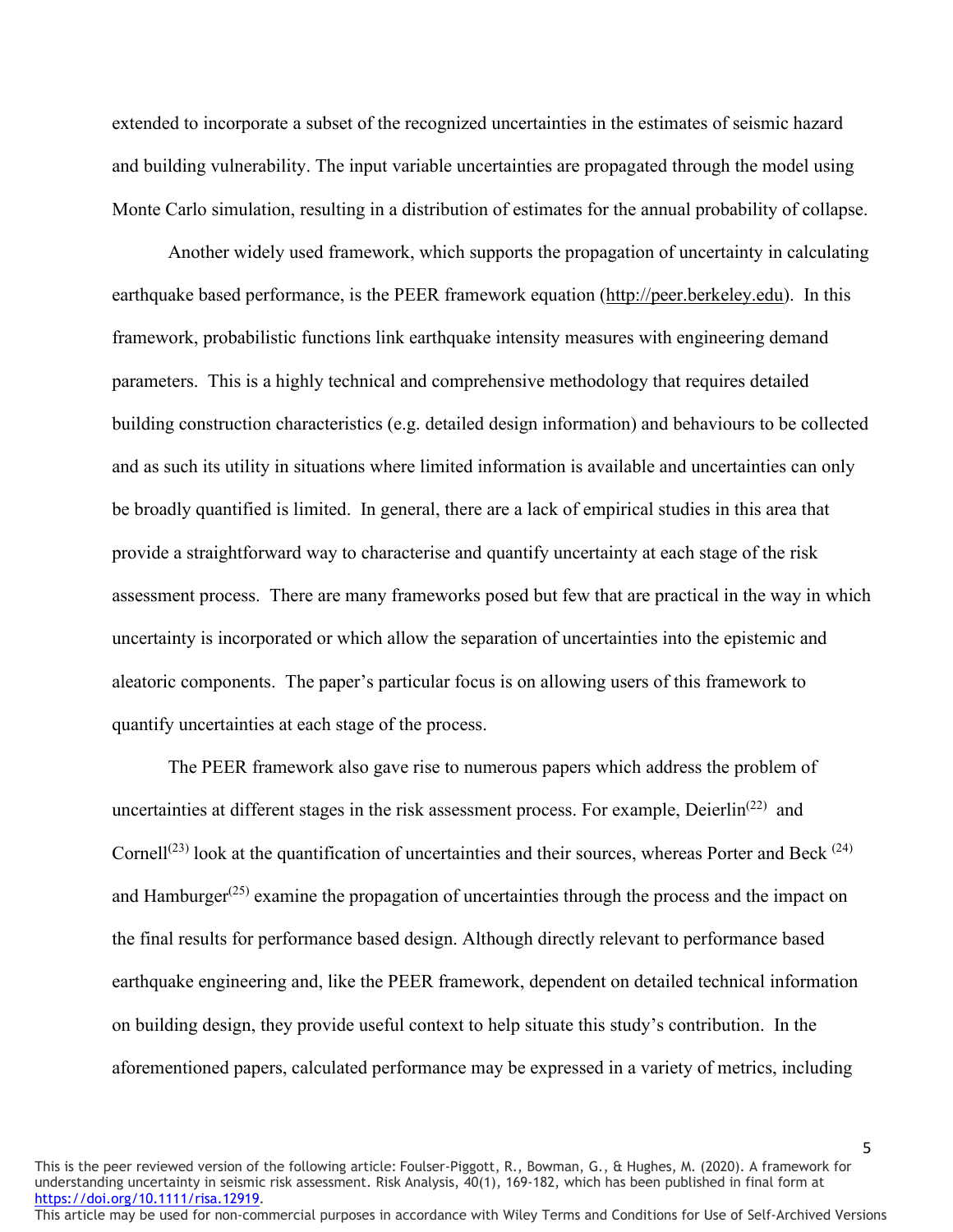average annual loss, expected loss at a specified hazard level, or probable maximum loss, as best suits decision makers. The effects of aleatory and epistemic uncertainty are directly accounted for in these performance calculations, however these cannot easily be separated.

The paper introduces a novel seismic risk model framework and through the use of individual case studies investigates uncertainties in seismic hazard and building vulnerability; how the uncertainties in these variables can be quantified; and how these uncertainties can be applied in the risk model. This model framework also allows investigation of the subsequent impact of these uncertainties on estimates for annual probability of collapse, and, through sensitivity analysis, identifies the parameters most responsible for the observed range of outputs.

The paper will present the seismic risk calculation model, using global case studies to consider specific hazards and vulnerabilities. It will then focus on the quantification of uncertainties, before using case studies from six different countries around the world representing a range of economic development, seismic activity, building quality, and availability of data.

### **2. SEISMIC RISK CALCULATION MODEL**

The model developed in this study calculates the seismic risk to a single building, represented by the annual collapse probability, i.e. the percentage of buildings of that particular type that would collapse in any given year. For the building location, the variables in this calculation are:

- The seismic hazard, characterized by the 475 or 2475 year return period spectral acceleration at a time period of 1 second (475yr or 2475yr  $S_1$ ).
- The soil type or site class, characterized by the shear-wave velocity in the top 30m of the site  $(V<sub>s30</sub>)$ .

This is the peer reviewed version of the following article: Foulser-Piggott, R., Bowman, G., & Hughes, M. (2020). A framework for understanding uncertainty in seismic risk assessment. Risk Analysis, 40(1), 169-182, which has been published in final form at [https://doi.org/10.1111/risa.12919.](https://doi.org/10.1111/risa.12919)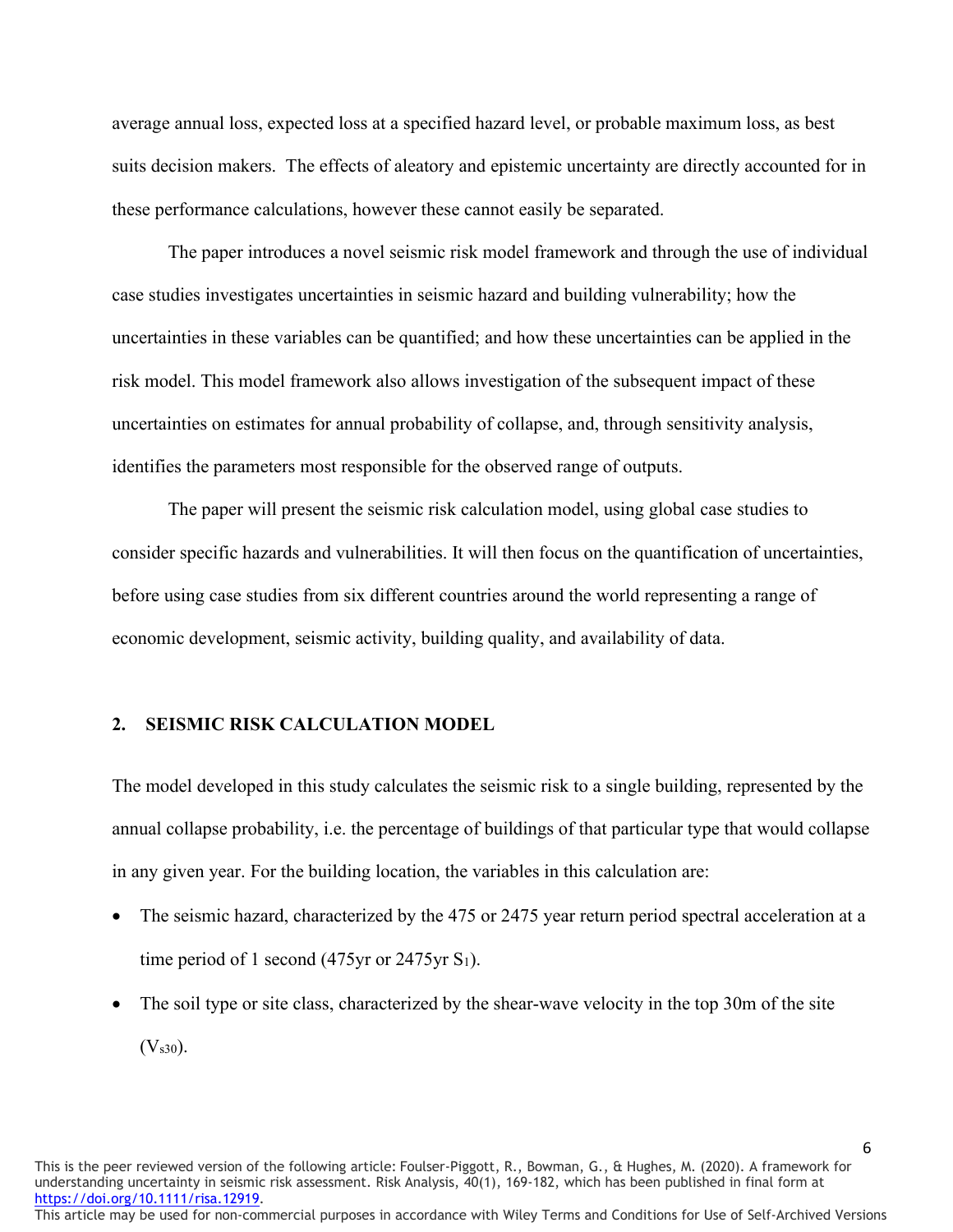• The vulnerability of the building, a building class from A to E is used, defined using EMS-98<sup> $(26)$ </sup>. Where A is the most vulnerable and E the least vulnerable.

The model takes the location-specific seismic hazard data, modifies it for local soil conditions, extrapolates the single return period value to approximate a seismic hazard curve covering multiple return periods, converts the intensity value to Modified Mercalli Intensity (MMI) as required for the collapse probability calculation, and combines this hazard data with building-specific vulnerability data to estimate the annual probability of collapse; for a given building in a given location, this is described in the following section and in Figure 1. The data sources, parameters and assumptions used in this paper are consistent with those used as part of standard industry practice for calculating seismic hazard assessment. As such, the results of the study, including the uncertainties obtained and the method of calculation, will be relevant to the majority of seismic hazard assessments conducted.

#### **2.1. Site Specific Seismic Hazard**

At a building location, the  $S_1$  value on rock (475 or 2475 year return period) can be obtained using sources included in the USGS worldwide seismic "DesignMaps" Web Application  $(27)$ . This application provides earthquake ground-shaking parameters worldwide that are needed for seismic design of structures using the International Building Code (IBC) and similar standards, e.g. ASCE/SEI 7 Standard, U.S. Department of Defence Unified Facilities Criteria (DoD UFC). The sources included on the USGS "DesignMaps" website are: GSHAP (Worldwide), 2009/2006 IBC **(**U.S. & Territories**)**, U.S. DoD UFC 3-310-01 **(**Worldwide**)** as well as a number of location specific reports.

In order to provide a meaningful estimate of seismic hazard at an individual property location, it is necessary to gather information on the site conditions, which can be obtained from USGS Global Vs30 maps (28) and existing micro-zoning studies available for some cities. This

7

This is the peer reviewed version of the following article: Foulser-Piggott, R., Bowman, G., & Hughes, M. (2020). A framework for understanding uncertainty in seismic risk assessment. Risk Analysis, 40(1), 169-182, which has been published in final form at [https://doi.org/10.1111/risa.12919.](https://doi.org/10.1111/risa.12919)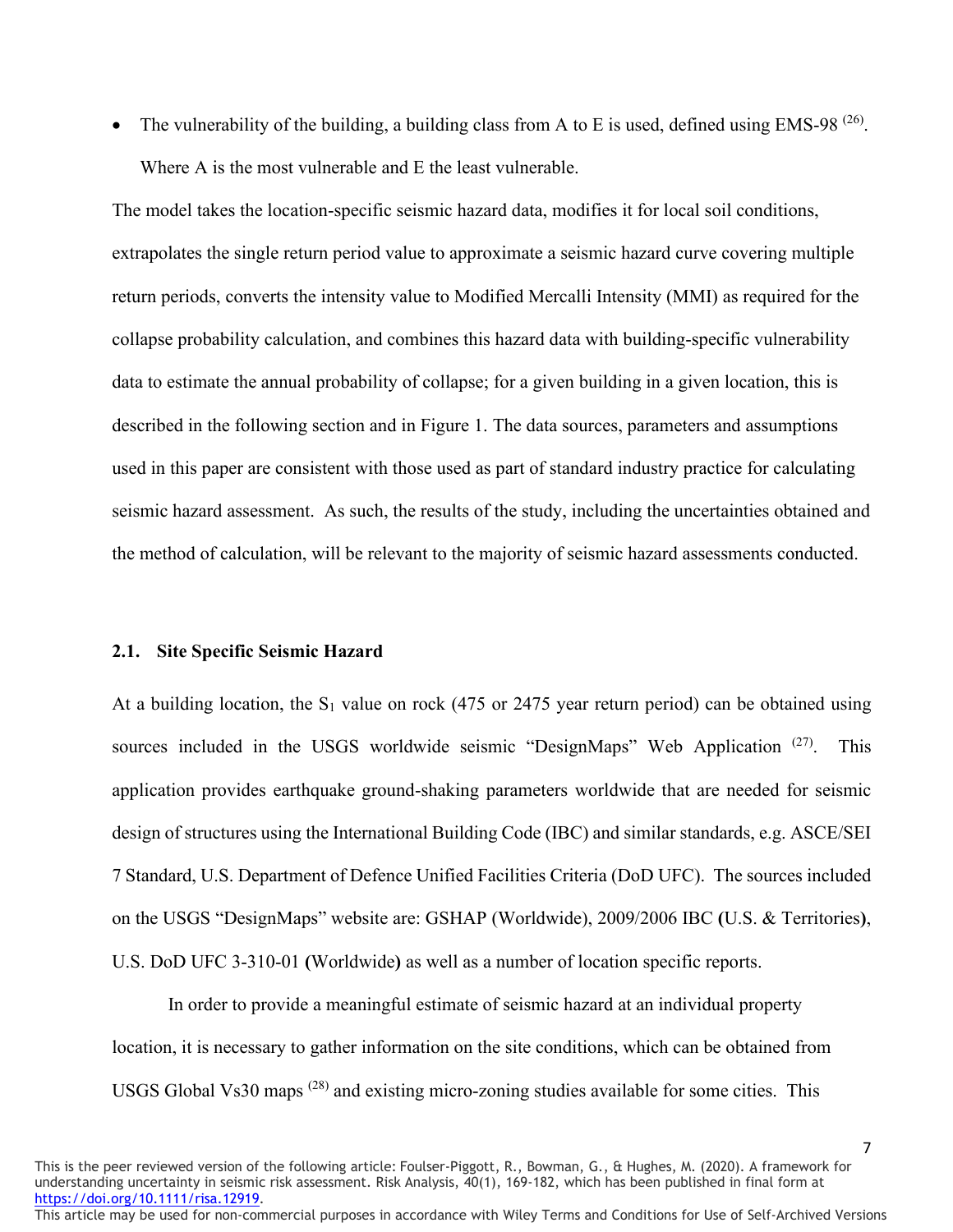information is used to obtain ground-motion amplification factors (F) for different soil types, using the equations presented in Choi et al.  $(29)$ . These are then applied to the prediction of ground-shaking hazard on bedrock to provide amplified values of  $S_1$  and MMI. F is estimated here using Choi and Stewart <sup>(29)</sup>, who give tables of values for parameters c,  $V_{ref}$  and b, *n* and  $\varepsilon$  (which are represented in terms of their standard deviations,  $τ$  and  $σ$  respectively):

$$
\ln(F) = c \ln\left(\frac{V_{s30}}{V_{ref}}\right) + b \ln\left(\frac{S_1/g}{0.1}\right) + n + \varepsilon \tag{1}
$$

Calculating the mean annual frequency of collapse requires the determination of the seismic hazard curve - that is spectral acceleration values over all return periods, rather than just the single 475 year (amplified)  $S_1$  value. This will also allow data sources based on different return periods to be used in the same analysis, if required  $(30)$ . A key point here is that the aleatory variability gives the shape of the hazard curve and the epistemic uncertainty results in alternative hazard curves. For risk assessment, the selection of a design ground motion involves selecting a return period and a hazard curve. These two decisions can be interpreted as deciding what level of safety is required (the return period) and how sure one wants to be that this level of safety is being achieved (the hazard curve); the latter is a decision regarding epistemic uncertainty  $(31)$ .

This is the peer reviewed version of the following article: Foulser-Piggott, R., Bowman, G., & Hughes, M. (2020). A framework for understanding uncertainty in seismic risk assessment. Risk Analysis, 40(1), 169-182, which has been published in final form at [https://doi.org/10.1111/risa.12919.](https://doi.org/10.1111/risa.12919) This article may be used for non-commercial purposes in accordance with Wiley Terms and Conditions for Use of Self-Archived Versions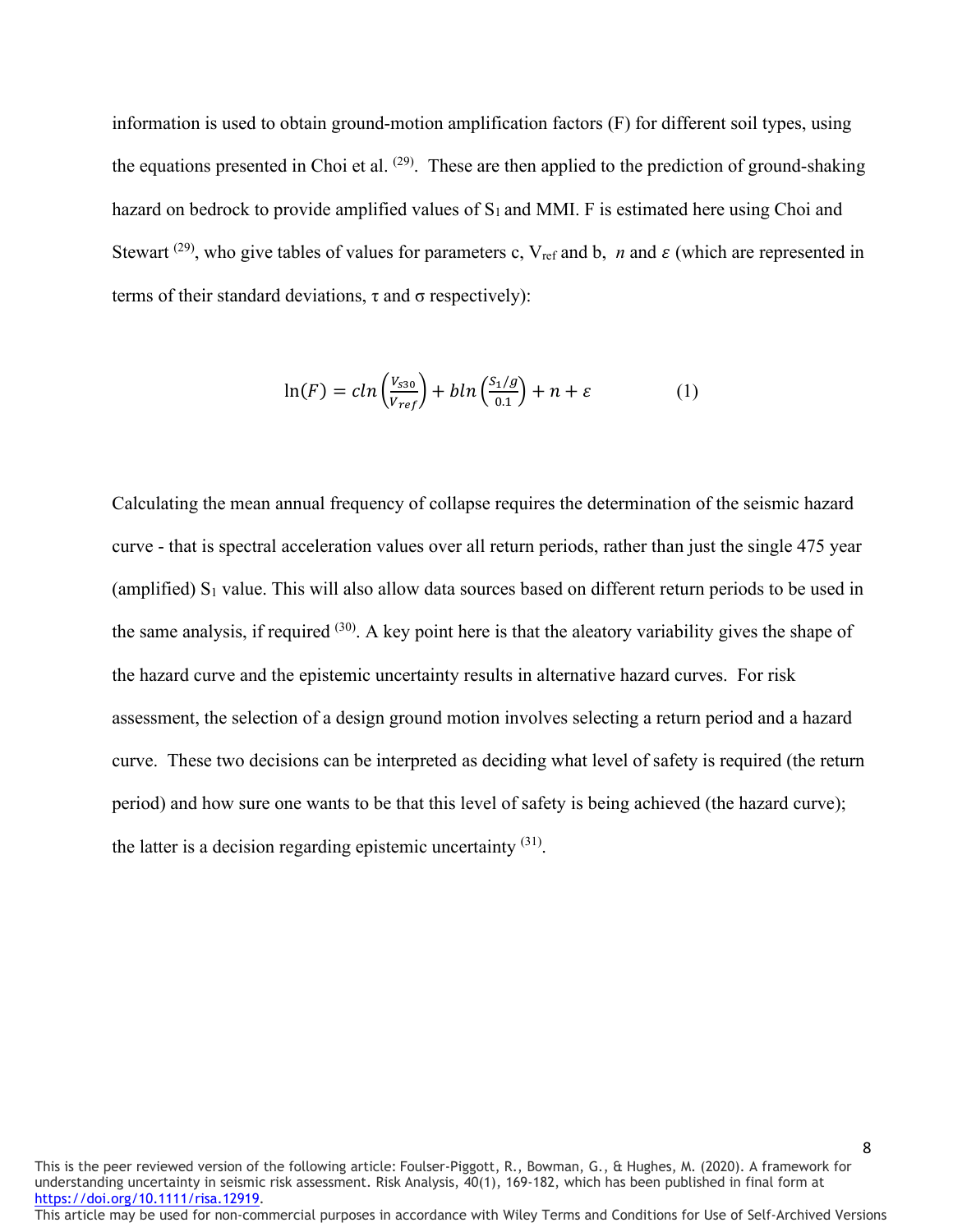

This is the peer reviewed version of the following article: Foulser-Piggott, R., Bowman, G., & Hughes, M. (2020). A framework for understanding uncertainty in seismic risk assessment. Risk Analysis, 40(1), 169-182, which has been published in final form at [https://doi.org/10.1111/risa.12919.](https://doi.org/10.1111/risa.12919)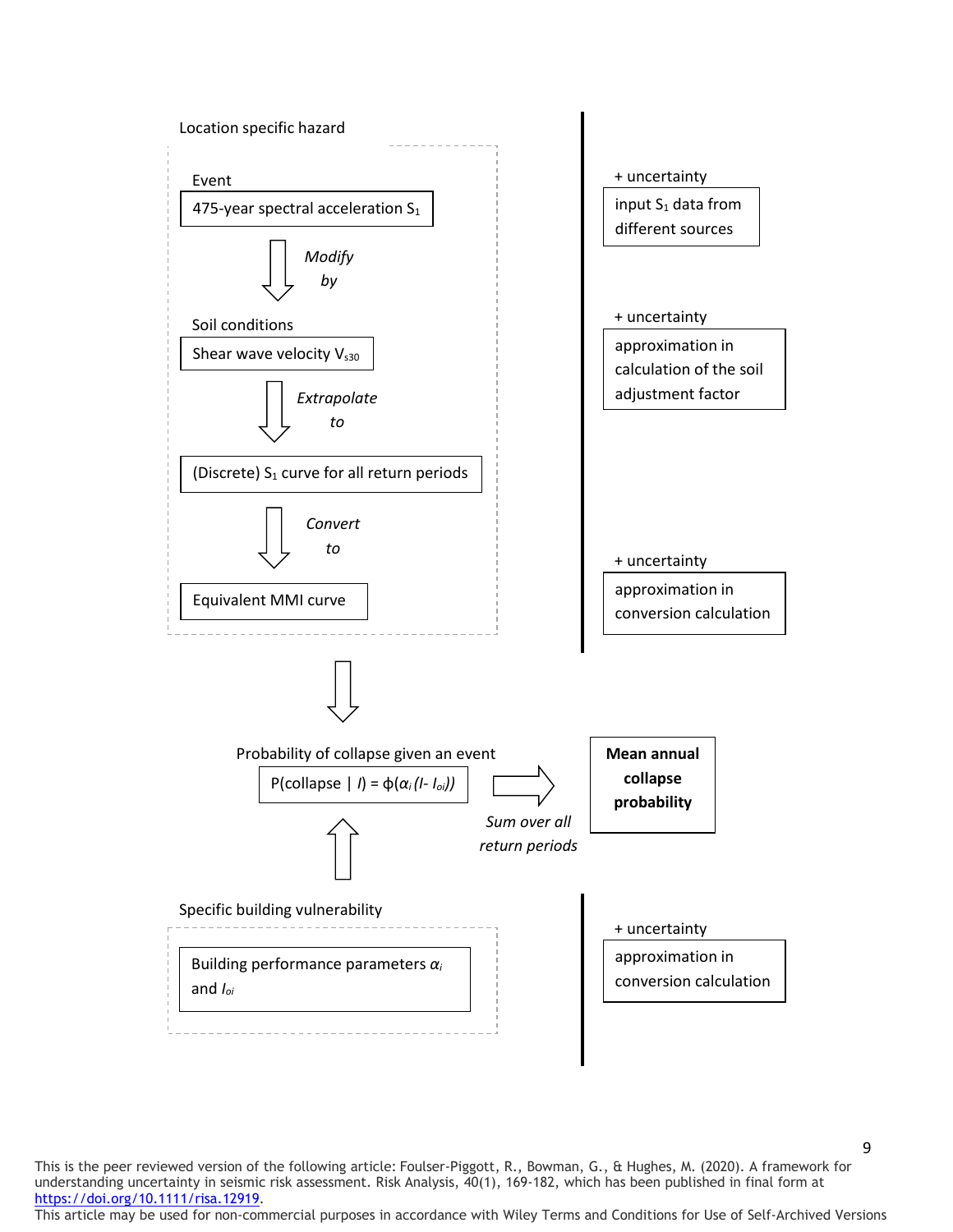**Figure 1.** Seismic risk calculation model combining seismic hazard and building vulnerability. The deterministic form of the model (left) can be augmented by the introduction of uncertainty in input variables (right). The resulting mean annual collapse probability then evolves from a single point estimate to a distribution of estimates.

In this study, a curve is generated with a shape which gives a high probability of exceedance for low intensity value and low probability of exceedance for high intensity values, and values that appear reasonable when extrapolated from cited 475 year values. The curve use an exponential (quasi Weibull) formulation <sup>(32)</sup> and is expressed in terms of the mean annual frequency of exceedance of the ground motion  $S_1$ ; mean annual frequency of exceedance is the reciprocal of the return period:

$$
P(exceedance) = (e^{-\lambda S_1}^{\kappa})
$$
 (2)

Here λ is a *scaling* parameter. For a defined value of the *shape* parameter κ, λ can be calculated from a single known  $S_1$  value. The equation is then applied to all return periods. Example S1 and corresponding MMI curves (where  $k = 0.45$ ) are shown in Figure 2, from Equations 2, 3a and 3b.

A shape parameter of approximately 0.5 is commonly used, corresponding to a multiplicative factor of 2 to convert 475 year to 2475 year return periods<sup>(30)</sup>. In order to determine a valid shape parameter for this study, simulations have been used to generate a wide variety of input data scenarios, and then considered the impact across these scenarios of varying k; k values between 0.25 and 0.7 were considered in incremental steps of 0.05. An assessment of the ranges of results across multiple scenarios suggest that low k values generate a number of negative or unrealistically low MMI values, as well a unrealistically high S1 values. High k values generate excessively narrow ranges of MMI values, suggesting a limitation on the ability to adequately account for ranges of S1

This is the peer reviewed version of the following article: Foulser-Piggott, R., Bowman, G., & Hughes, M. (2020). A framework for understanding uncertainty in seismic risk assessment. Risk Analysis, 40(1), 169-182, which has been published in final form at [https://doi.org/10.1111/risa.12919.](https://doi.org/10.1111/risa.12919)

This article may be used for non-commercial purposes in accordance with Wiley Terms and Conditions for Use of Self-Archived Versions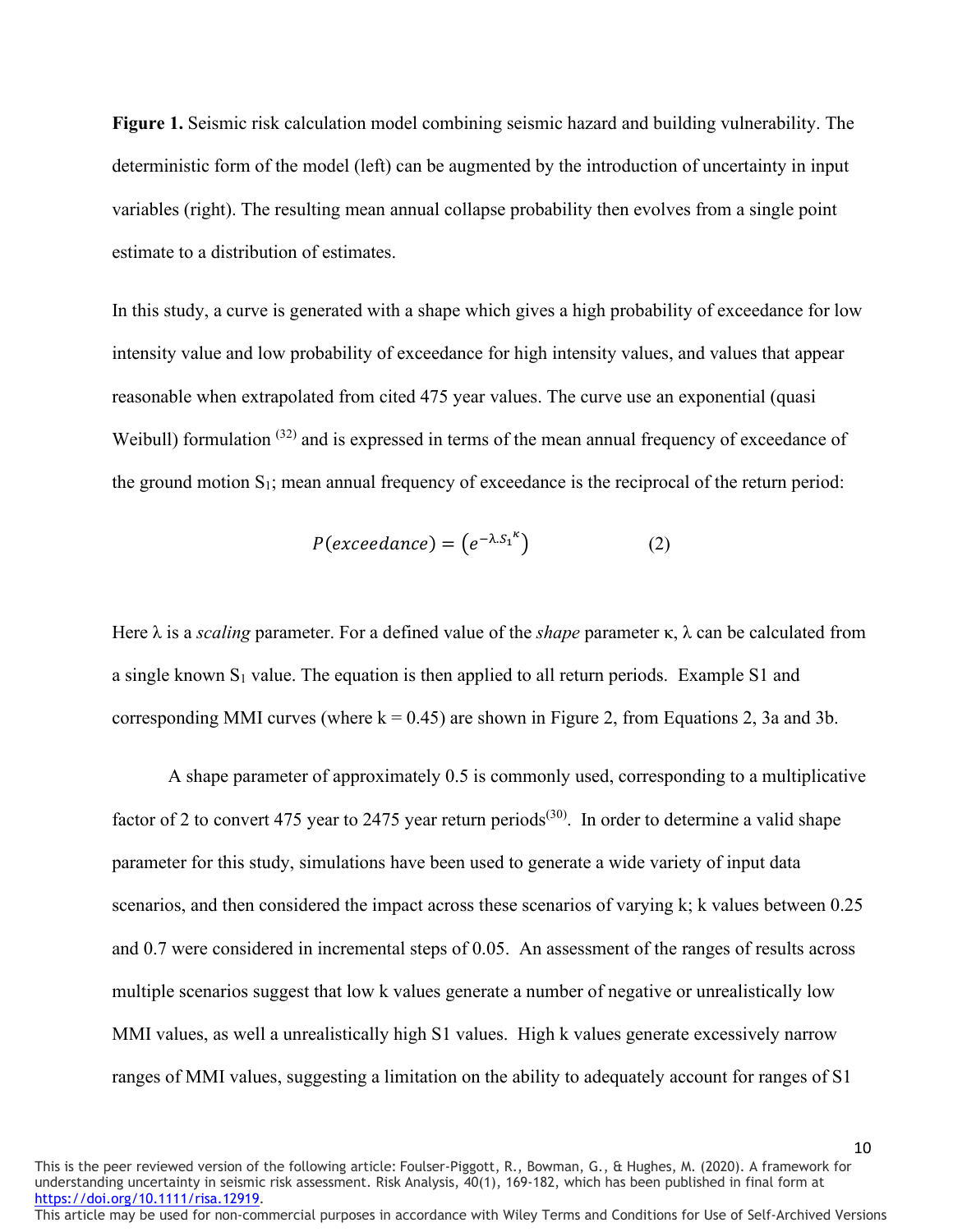values. The value of  $k = 0.45$  was selected to generate realistic MMI results and this value approximately equates to a factor of 1.7 between 475 and 2475 year return periods.

In order to align with the building vulnerability annual collapse probability calculation that will be introduced in section 2.2, the final stage in the hazard calculation requires the  $S_1$  hazard curve to be converted into MMI. Here the  $S_1$  values are converted using the Worden et al.  $^{(33)}$  equations to calculate MMI for the site of interest:

$$
MMI = c_1 + c_2 \log(Y) \text{ for } \log(Y) \le t_1 \tag{3a}
$$

$$
MMI = c_3 + c_4 \log(Y) \text{ for } \log(Y) > t_1 \tag{3b}
$$

Where  $Y = S_a = S_l$ :  $c_1 = 2.5$ ,  $c_2 = 1.51$ ,  $c_3 = 0.20$ ,  $c_4 = 2.90$ ,  $t_1 = 1.65$ ,  $\sigma_{\text{log(Sa)}} = 0.51$  (the standard deviation associated with the conversion equation).



**Figure 2:** Example seismic hazard curves. Using Equation 2 the single S<sub>1</sub> value is extrapolated over all return periods. The corresponding MMI curve from Equation 3 is shown for completeness.

This is the peer reviewed version of the following article: Foulser-Piggott, R., Bowman, G., & Hughes, M. (2020). A framework for understanding uncertainty in seismic risk assessment. Risk Analysis, 40(1), 169-182, which has been published in final form at [https://doi.org/10.1111/risa.12919.](https://doi.org/10.1111/risa.12919)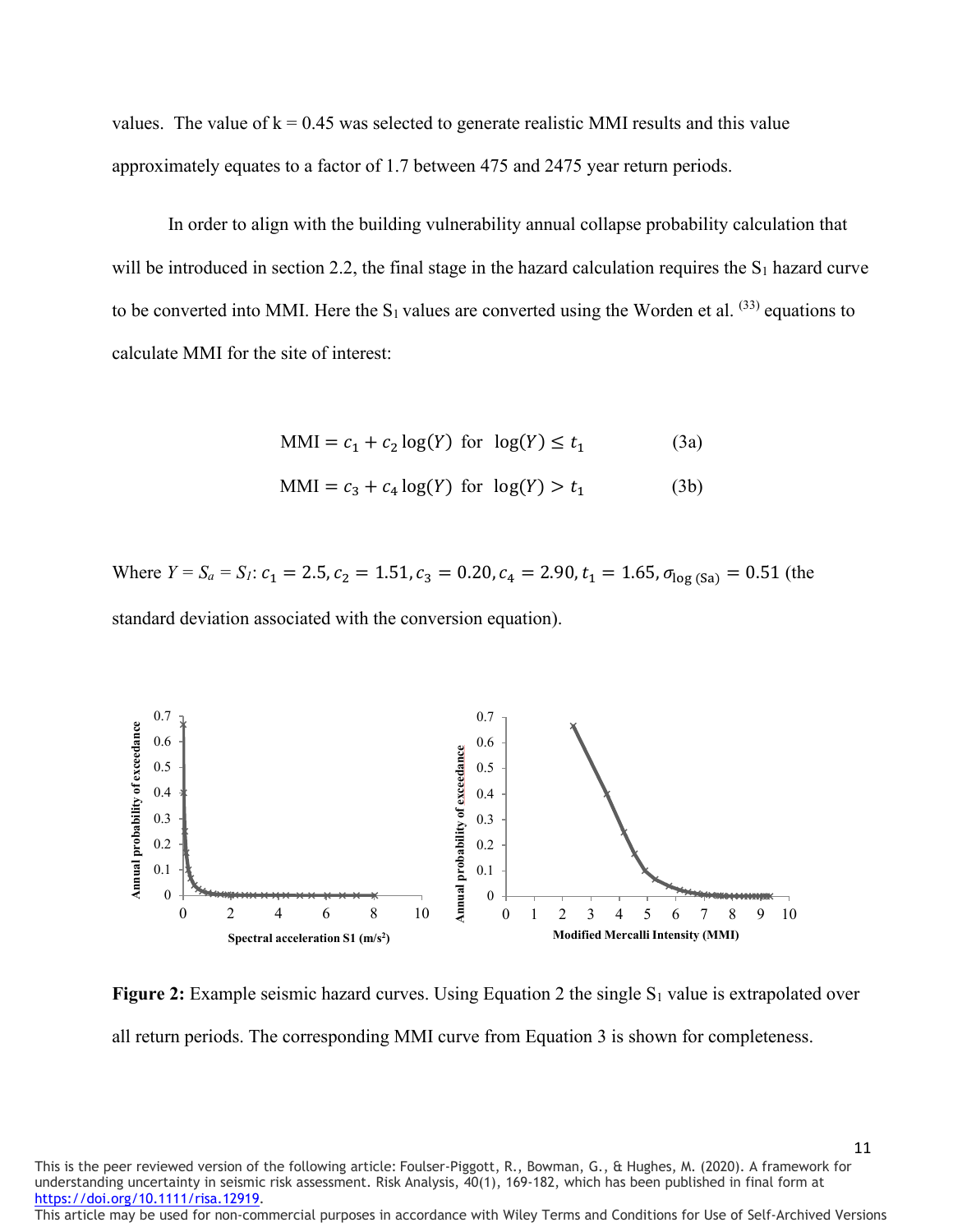#### **2.2. Building Vulnerability Assessment**

Vulnerability relationships are used to estimate the probability of collapse for an individual property, given a certain level of ground motion. The proposed form of the vulnerability curve as a function of MMI is a cumulative normal distribution. This is equivalent to a lognormal distribution against spectral acceleration values, a form of relationship which is very widely used in damage assessment  $(19, 18, 34)$ . For each vulnerability class the general form of the relationship to estimate the collapse probability, given ground motion intensity MMI is:

$$
P(\text{collapse}|I) = \Phi(\alpha_i(I - I_{oi}))
$$
\n(4)

Where  $\vec{l}$  is the MMI intensity at the location,  $\Phi$  is the standard normal cumulative distribution function, and for each primary class a set of parameters  $\alpha_i, I_{oi}$ , representing the performance of that building type globally, is determined.

The classification of the global building stock used in this study starts with a classification by principal structural system into 6 primary classes. These are shown in Table I. These types are close to the primary classes defined in EMS-98<sup> $(26)$ </sup>, and have been found in numerous studies to represent a sensible compromise between the need for distinctions to be made on the basis of known seismic performance, and the need for simplicity, given the limited amount of empirical damage data available. Spence et al. <sup>(35)</sup> discuss that modifications to these basic classes can also be made based on regional (4 regions) and specific characteristics of the building.

#### 2.2.1. *Determination of vulnerability parameters from empirical data*

This is the peer reviewed version of the following article: Foulser-Piggott, R., Bowman, G., & Hughes, M. (2020). A framework for understanding uncertainty in seismic risk assessment. Risk Analysis, 40(1), 169-182, which has been published in final form at [https://doi.org/10.1111/risa.12919.](https://doi.org/10.1111/risa.12919)

This article may be used for non-commercial purposes in accordance with Wiley Terms and Conditions for Use of Self-Archived Versions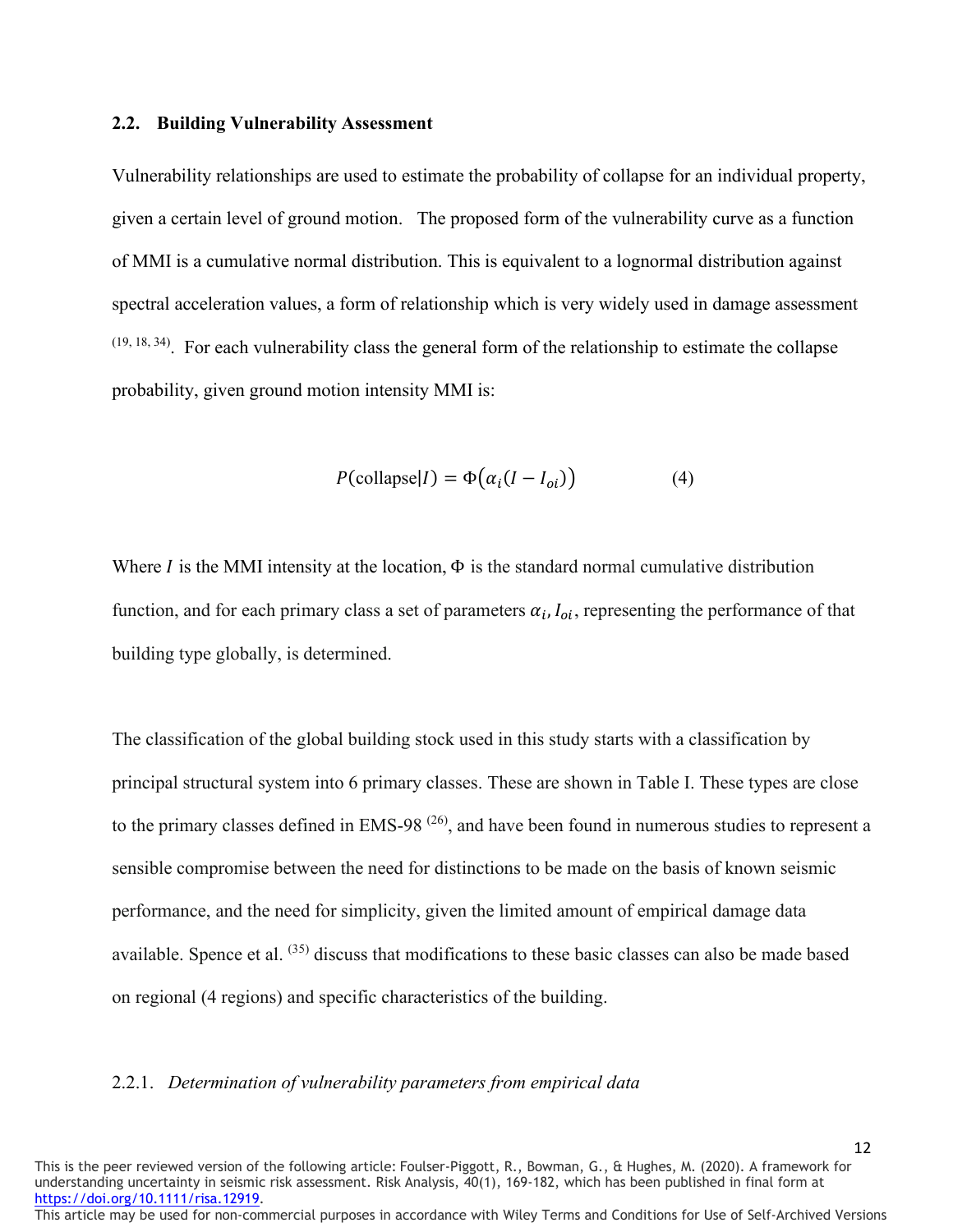The scope of the data used in this analysis is shown in Table I. Using these data, the parameters αi,

 $I_{oi}$ , were calculated for each class as described in Spence and Foulser-Piggott  $(35)$ .

**Table I.** Classification of global building stock, characteristics of damage database, and empirical vulnerability parameters.

|                |                                           |           |        |              |           | Vulnerability      |                              |
|----------------|-------------------------------------------|-----------|--------|--------------|-----------|--------------------|------------------------------|
|                |                                           |           |        | Range of MMI | Total     | parameters for     |                              |
| Class          | Description                               | Countries | Events | intensity    | buildings | mean collapse rate |                              |
|                |                                           |           |        |              |           | $\alpha$           | 10 <sup>10</sup><br>(ICLASS) |
| A              | Weak masonry                              | 8         | 12     | 4.7 to 8.1   | 42683     | 0.7                | 9.1                          |
| B              | Load-bearing masonry,<br>unreinforced     | 11        | 16     | 5.75 to 10   | 36758     | 0.7                | 10.7                         |
| $\mathcal{C}$  | Structural masonry; pre-<br>code RC frame | 13        | 23     | 4.5 to $10$  | 79417     | 0.7                | 11.4                         |
| D <sub>1</sub> | Moderate code RC<br>frame; RC shear wall  | 7         | 9      | 6 to 9.5     | 11285     | 0.7                | 12.0                         |
| D2             | Timber frame                              | 3         | 9      | 4.9 to 9.0   | 19110     | 0.5                | 12.6                         |
| E              | Steel frame; high code<br>RC              | 4         | 6      | 6.0 to 9.2   | 7104      | 0.5                | 14.2                         |

For future studies, it may be appropriate to modify the value  $I_0$  to take into account the level of seismicity and code compliance of a region where a building is located as well as characteristics of the building that can result in an increase or decrease in its vulnerability, e.g. height, construction quality and configuration. With these modifiers, the collapse rate for any given building can be determined using Equation 4, where *Ioi* is calculated using Equation 5:

$$
I_{oi} = ICLASS + CM + BMI + BM2 + BM3 \tag{5}
$$

This is the peer reviewed version of the following article: Foulser-Piggott, R., Bowman, G., & Hughes, M. (2020). A framework for understanding uncertainty in seismic risk assessment. Risk Analysis, 40(1), 169-182, which has been published in final form at [https://doi.org/10.1111/risa.12919.](https://doi.org/10.1111/risa.12919)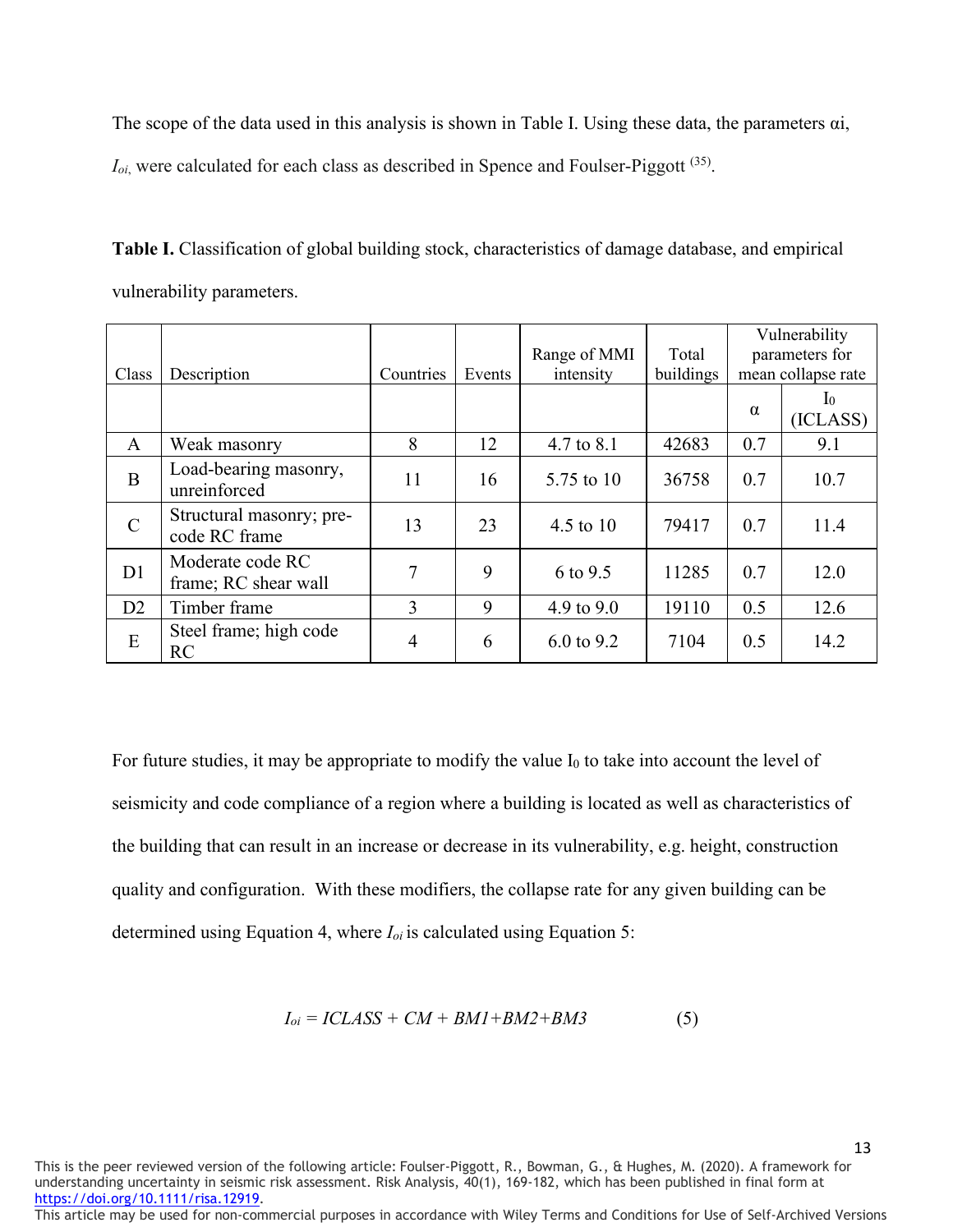Where *ICLASS* is the value of  $I_0$  specific to the class of building (Table I), *CM* is the country modifier, *BM1* is the building modifier for height, *BM2* is the building modifier for quality of construction and *BM3* is the building modifier for earthquake resistant configuration. Expert judgement is used in this study in the determination of the building modifiers appropriate to any individual building. The values obtained are derived from previous studies based on the CEQID database  $(34, 36)$ .

#### 2.2.2. *Calculation of annual collapse probability*

The annual collapse probability calculation follows the methodology proposed by McGuire <sup>(18)</sup>. If both hazard and vulnerability are expressed as a function of the same ground motion amplitude, x, then annual failure probability is determined by integrating the collapse probability curve over the seismic hazard curve:

$$
P_f = \int_0^\infty P_f \, |x(x) \cdot \frac{d \gamma(x)}{dx} dx \tag{6}
$$

Here  $\gamma(x)$  is the hazard curve and the vulnerability curve  $P_{f|x}(x)$  is equivalent to  $P(\text{collapse}|I)$  in Equation 4.

Equation 6 is typically solved using numerical integration  $(37)$ . Here a range of return periods between 1.5 years and 100,000 years is considered, divided into a discrete number of approximately equal logarithmic intervals. The contribution to annual collapse probability is then taken as the product of the expected annual probability of the hazard being within the limits of the step (that is the mean annual frequency of collapse within each discrete range of return periods) and the collapse

14

This is the peer reviewed version of the following article: Foulser-Piggott, R., Bowman, G., & Hughes, M. (2020). A framework for understanding uncertainty in seismic risk assessment. Risk Analysis, 40(1), 169-182, which has been published in final form at [https://doi.org/10.1111/risa.12919.](https://doi.org/10.1111/risa.12919)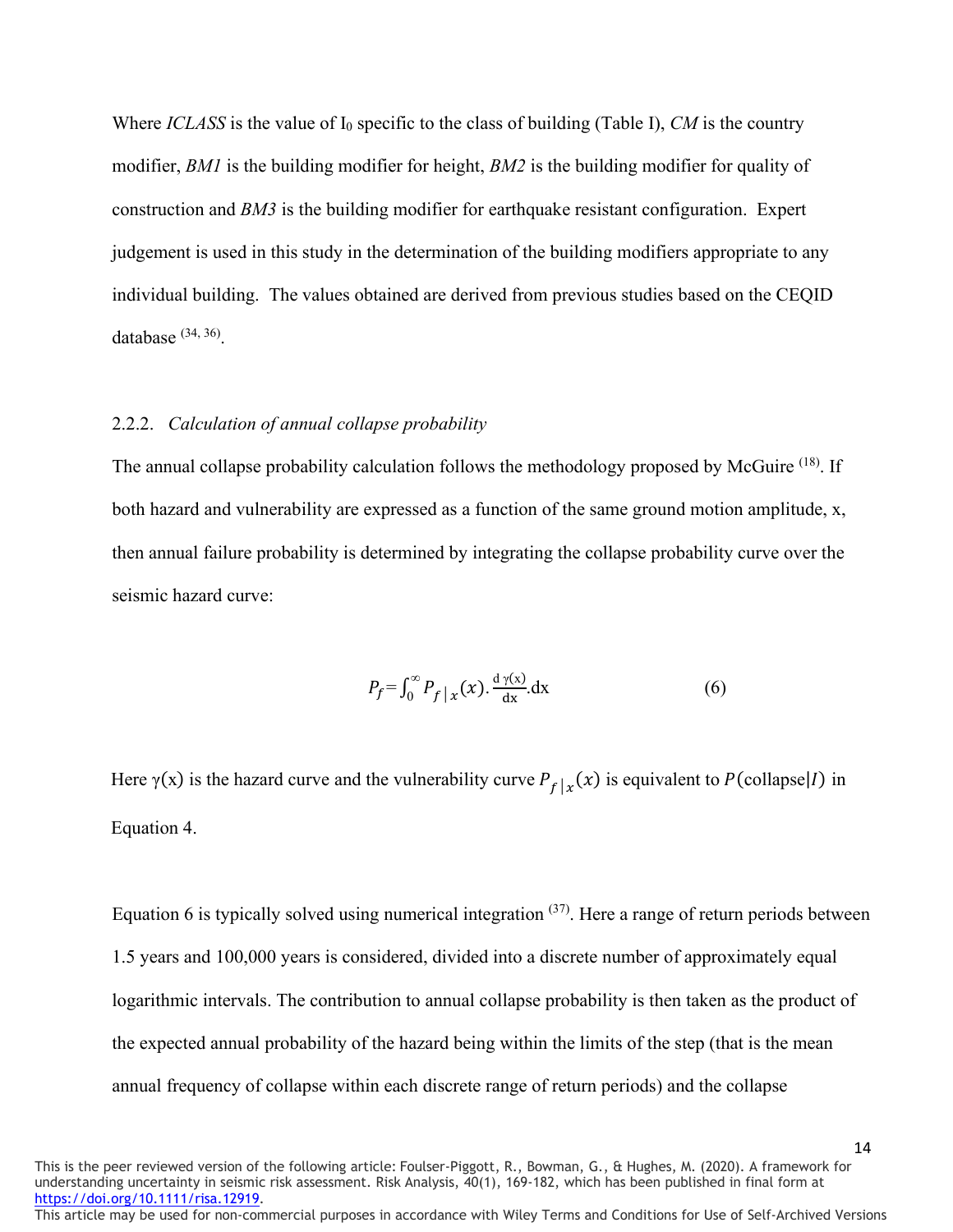probability  $P(\text{collapse}|I)$  associated with this hazard value. Total annual collapse probability is the sum of the contribution from all steps.

#### **3. QUANTIFICATION OF UNCERTAINTIES**

Uncertainty and the impact it may have can be considered through uncertainty analysis and sensitivity analysis (38, 6, 1, 10, 39). Uncertainty analysis identifies the level of uncertainty in model outputs. Sensitivity analysis identifies those variables most responsible for the observed range of outputs (40). Application of such analyses helps to explore the relationship between model inputs and outputs and use unexpected results to expose issues  $(38)$ ; this should improve model testing and lead to an increased understanding of the model and its limitations in a decision-making context.

The uncertainty analysis presented here is not intended to be exhaustive. Rather, it serves to investigate the impact of a subset of the recognized uncertainties on model outputs, as well as the process of quantifying and applying these uncertainties. Uncertainty is a subset of model input data only—specifically uncertainties in the estimates of seismic hazard and building vulnerability. Uncertainty analysis requires that the nature of the uncertainties in the modeling process be determined and the effects of these uncertainties combined simultaneously. Here uncertainty is incorporated into the model using Monte Carlo simulation, whereby the model is repeatedly run, each time randomly sampling from defined input distributions of values for each of the uncertain input variables. For a specific scenario the outcome of the analysis is multiple estimates of annual probability of collapse, for an individual building in a specific location.

The uncertainty in the prediction of seismic hazard is both epistemic and aleatory, where the former component arises due to lack of knowledge and understanding (e.g. seismic hazard, site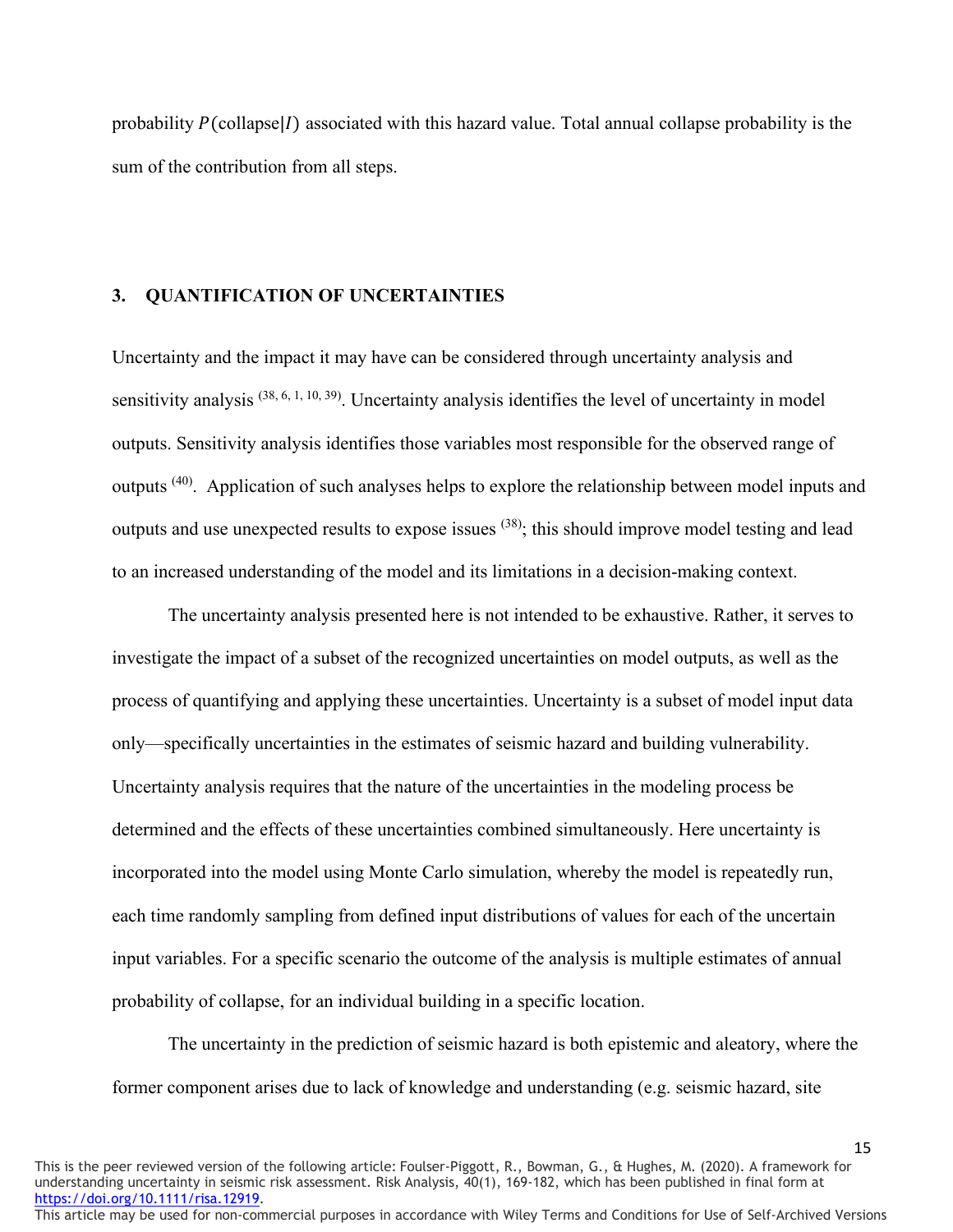conditions and conversion equations) and may eventually be better understood and therefore reduced. The presence of this uncertainty is clear when one considers the numerous different sources of seismic hazard data $(41, 42)$  and the differences in the seismic hazard estimates that these provide. The same applies to local site conditions as there are also numerous estimates of site conditions and amplification factors. The second type of uncertainty is described as aleatory, which is a natural (random) variability which cannot be reduced.

Although the total uncertainty in the seismic hazard assessment is made up of an aleatory and epistemic component, the aim of this study is not to attempt to classify or distinguish between these types of uncertainty. Instead, the aim is to identify the uncertainty in the results of seismic hazard predictions, by generating a distribution of the resulting annual collapse rates. After generating this distribution of estimates for the annual probability of collapse, a global sensitivity analysis will subsequently be applied, to identify which variables contribute to the observed range of outputs.

Four specific sources of uncertainty are considered here: spectral acceleration; site conditions; the conversion of spectral acceleration to MMI; and vulnerability relationships. The first three sources are used in the seismic hazard calculation, and can be subject to uncertainty in many different forms. Spectral acceleration is a measure of ground motion and depends on the accuracy of the estimates of seismic hazard data; uncertainty can originate from differences in data sources, or at the level of individual data sources for the seismic hazard. Site conditions represent the site and specification of soil types; data on local soil conditions may be subject to uncertainty in: the definition of site classes from different sources, for example, the USGS Vs30 map defines the site as rock (site class B,  $1500 > \text{Vs}30 > 760$ ) or a local site survey defines the site as very dense soil and soft rock (site class C,  $760 > \text{Vs}30 > 360$ ); a difference in amplification factors from different sources (e.g. Choi and Stewart  $(29)$ , Stewart et al.  $(43)$ , and Borcherdt  $(44)$ ); difference in the uncertainty

This is the peer reviewed version of the following article: Foulser-Piggott, R., Bowman, G., & Hughes, M. (2020). A framework for understanding uncertainty in seismic risk assessment. Risk Analysis, 40(1), 169-182, which has been published in final form at [https://doi.org/10.1111/risa.12919.](https://doi.org/10.1111/risa.12919)

This article may be used for non-commercial purposes in accordance with Wiley Terms and Conditions for Use of Self-Archived Versions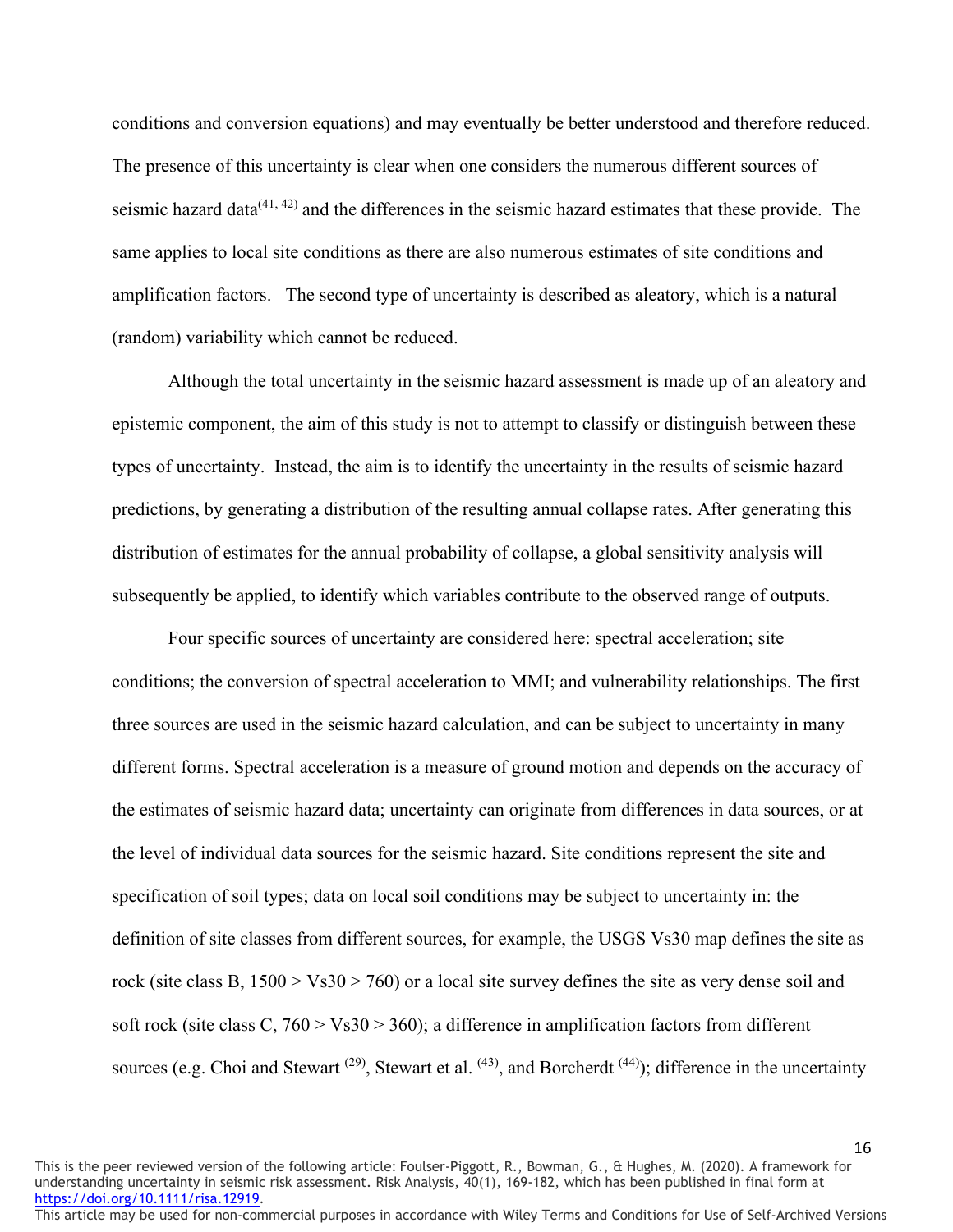in amplification factor estimates specified by different authors. The third source is the conversion from  $S_1$  to MMI, where the uncertainty comes from different conversion models, such as Worden et al. (33) or Tselentis et al. (45), or there may be explicit uncertainty in the conversion process. The final source of uncertainty is in the vulnerability relationships (annual collapse probabilities), where uncertainty exists in the mean collapse ratios.

A single source of uncertainty is considered for each of the first three seismic hazard elements, as detailed below, as well as uncertainty in the building hazard information due to variations in observed collapse rates. The methods of uncertainty propagation are also described.

The first three sources of uncertainty are considered to be independent, i.e. the uncertainty in the seismic hazard estimate, the effect of site conditions, and in the conversion equations are not correlated. This can be considered a reasonable and conservative assumption and these uncertainties are therefore represented separately here. The fourth source of uncertainty, in the calculation of mean collapse ratio, is not assumed independent as the distribution of values is based on the first three input variables.

The assumption of independence of variables has important implications for the calculation of overall uncertainty. If uncertainties are assumed independent but are actually correlated, this can lead to double counting of uncertainties which results in an overestimation of uncertainty. Conversely, where uncertainties are assumed not to be independent but are actually independent, uncertainty can be underestimated resulting in a non-conservative estimation of the overall uncertainty.

#### **3.1. Seismic Hazard Data**

This is the peer reviewed version of the following article: Foulser-Piggott, R., Bowman, G., & Hughes, M. (2020). A framework for understanding uncertainty in seismic risk assessment. Risk Analysis, 40(1), 169-182, which has been published in final form at [https://doi.org/10.1111/risa.12919.](https://doi.org/10.1111/risa.12919)

This article may be used for non-commercial purposes in accordance with Wiley Terms and Conditions for Use of Self-Archived Versions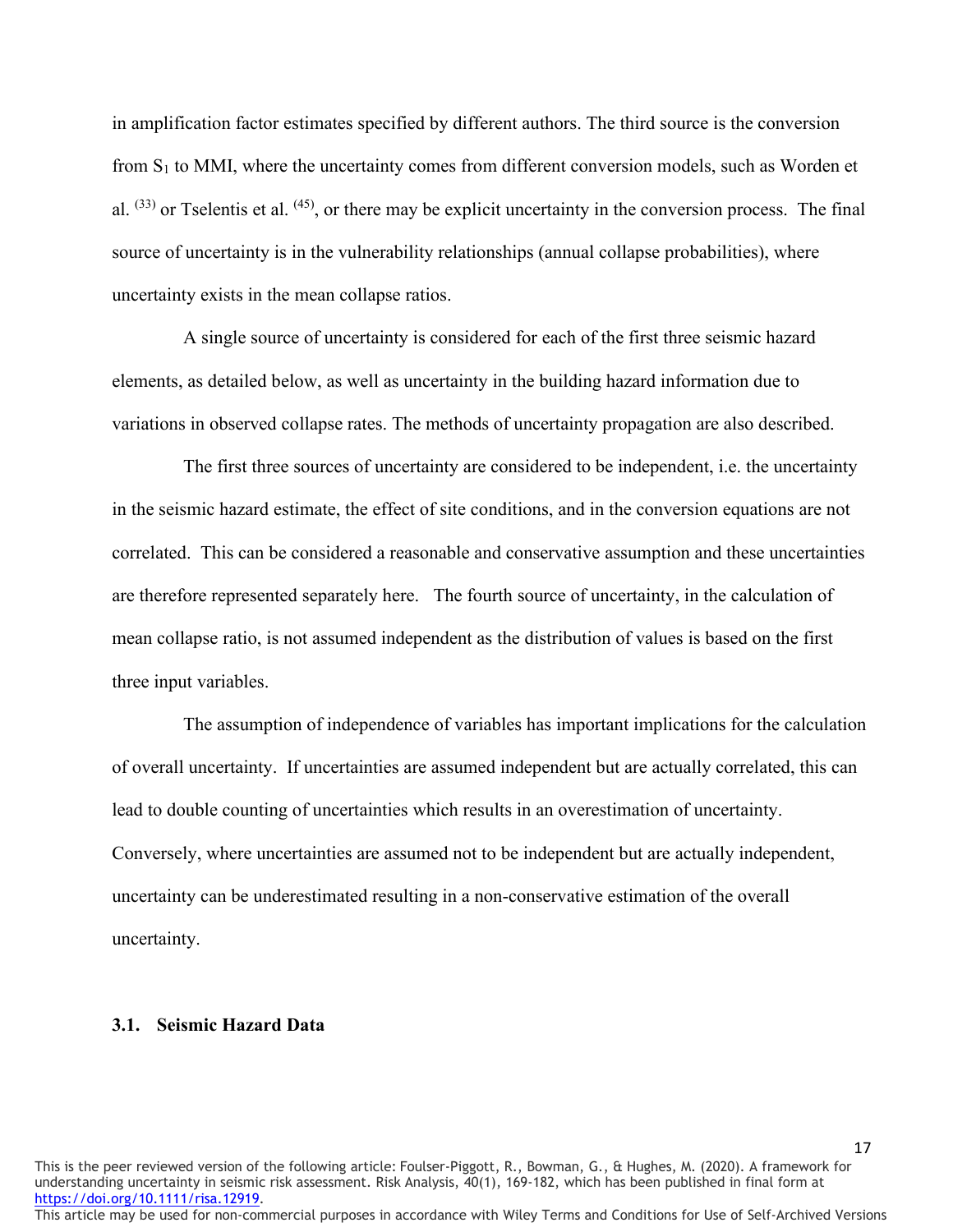There are multiple sources of spectral acceleration data. The framework presented in this paper bases the calculations on the assumption that there are three sources of seismic hazard data to be taken into account in the calculations (e.g. GSHAP, USGS-OFR and UFC). In each Monte Carlo run a single value is sampled from a discrete distribution based on weightings associated with each data source. The weighting indicates relative reliability of the available sources used in the analysis; the weightings sum to  $1^{(46)}$ . As indicated in Musson<sup>(46)</sup>, using expert judged weighting is standard industry practice when using logic trees to deal with different seismic hazard estimates assigned by different experts (which are subjective by their nature). In this study, the weightings are assigned using expert judgement, considering the following factors:

- Vintage of data: modern data have a higher weight.
- Methodology of the study on which the hazard estimate is based: peer-reviewed studies have a higher weight.
- Area over which the study has taken place: studies which involve a more detailed investigation of smaller areas and are as such more detailed, have a higher weight.
- Validation of study results: where multiple studies exist in a certain region, the results of the studies can be compared and any study which can be validated would have a higher weight.

#### **3.2. Site Conditions**

A soil amplification factor is applied to the ground-motion  $S_1$  input value in order to represent the influence of local soil conditions on the seismic hazard estimate at that location. Equation 7 is used to calculate the amplification factor F, where ln(F) has standard deviation calculated using Equation 8  $(29).$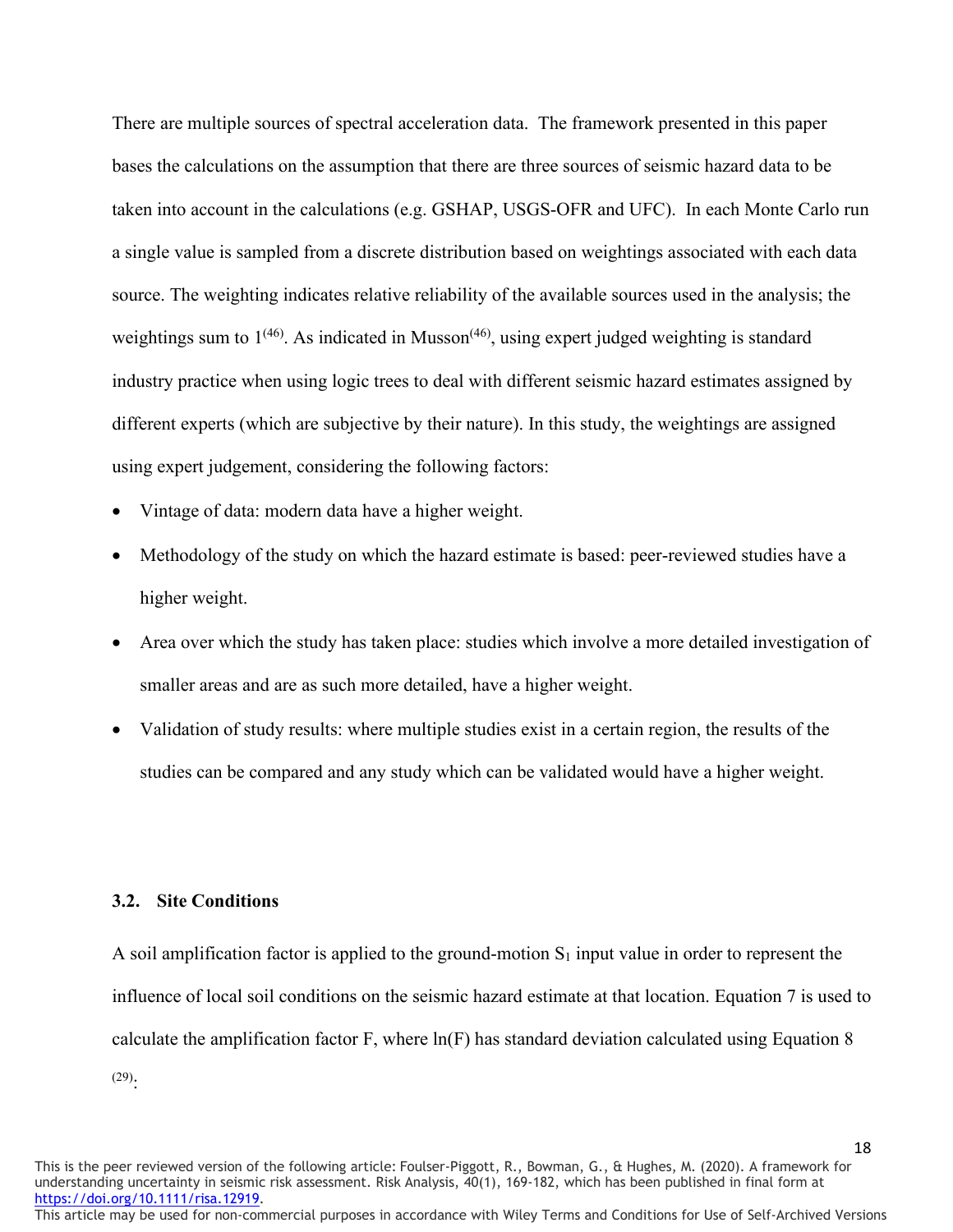$$
F = c \ln \left( \frac{V_{530}}{V_{ref}} \right) + b \ln \left( \frac{S_1/g}{0.1} \right) \tag{7}
$$

$$
\sigma_{total} = \sqrt{\sigma^2 + r^2} \tag{8}
$$

In this study, ln(F) is assumed uncertain and distributed normally here, with mean given by Equation (7) and standard deviation by Equation (8). In each Monte Carlo run a value for ln(F) is sampled and the original  $S_1$  value is then modified by multiplication by F. The calculated adjustment factor is only valid for  $S_1$  in the range 0.02-0.8g, so for values outside this range the adjustment factor has been calculated here on the basis that  $S_1$  is either at the lower or upper end of this range, as appropriate.

#### **3.3. Conversion Equations**

For the calculation of the collapse probability the  $S_1$  values must be converted to MMI. (In this study, MMI is defined as a continuous variable  $(33)$ , and the MMI conversion is based on Worden et al.  $(33)$ , Equation 3, where it is assumed that the calculated MMI value is distributed normally with standard deviation 0.8. Therefore, uncertainty is applied to each MMI value on this basis: in each Monte Carlo run a single value is sampled from the standard normal distribution to determine an uncertain adjustment based on the number of standard deviations from the mean, then for each MMI value (across multiple return periods) the MMI value is adjusted by adding the sampled number of standard deviations. MMI is bounded within the range 1 to 12, therefore any calculated values outside this range are truncated to 1 or 12 as appropriate.

#### **3.4. Vulnerability Relationships**

This is the peer reviewed version of the following article: Foulser-Piggott, R., Bowman, G., & Hughes, M. (2020). A framework for understanding uncertainty in seismic risk assessment. Risk Analysis, 40(1), 169-182, which has been published in final form at [https://doi.org/10.1111/risa.12919.](https://doi.org/10.1111/risa.12919)

This article may be used for non-commercial purposes in accordance with Wiley Terms and Conditions for Use of Self-Archived Versions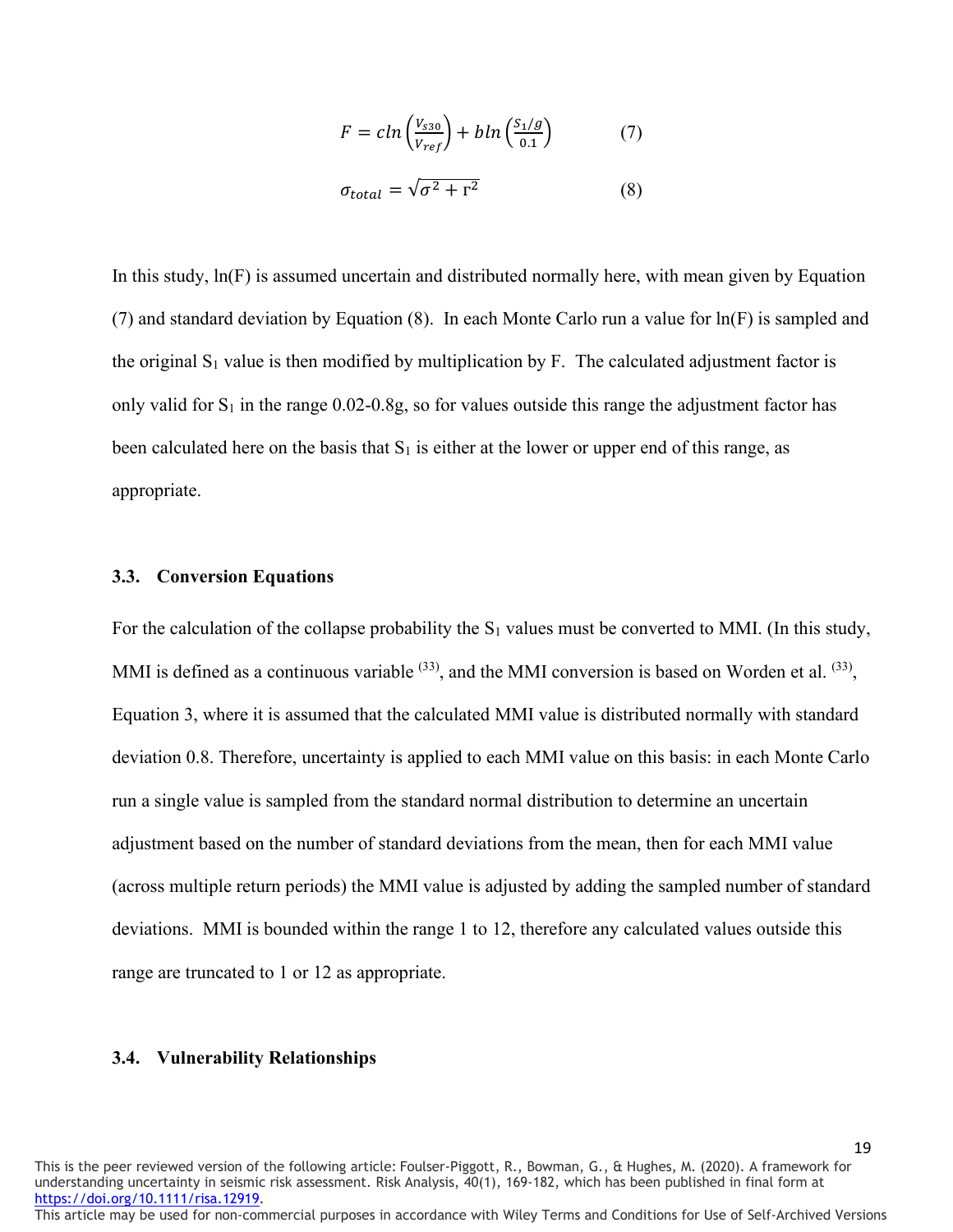A wide variation in collapse rates is observed in the Cambridge Earthquake Impact Database  $(CEQID)^{(47)}$ . In particular, a large number of the individual surveys were found to have a zero collapse rate, while a small number had collapse rates very much greater than the mean. This made the use of a standard statistical distribution inappropriate; instead, a probability distribution based on point values was determined using data from CEQID. This probability distribution depends on the mean estimated collapse rate (MCR), and not on the building class. The resulting proposed distribution is shown in Table II. Due to the limited amount of data available in the dataset, these distributions are relevant only to this study. The model allows any appropriate distribution to be used to describe the uncertainty in collapse rates.

**Table II.** Proposed discrete distribution of MCR values.

| Central value in range (* MCR)                         |         | 0.5   |       |       | 8.5   |       |
|--------------------------------------------------------|---------|-------|-------|-------|-------|-------|
| Proportion of samples in range<br>MCR < 0.02           |         |       | 0.15  | 0.1   | 0.2   | 0.05  |
| $0.02$ < MCR < $0.1$<br>Proportion of samples in range |         | 0.375 | 0.125 | 0.175 | 0.275 | 0.025 |
| Proportion of samples in range                         | MCR>0.1 | 0.250 | 0.100 | 0.25  | 0.350 |       |

The probability of collapse of a building is determined by the ground motion intensity and the vulnerability of the building, Equation 4. The collapse probability P(collapse|MMI) or Mean Collapse Ratio (MCR), is calculated for each MMI value for each return period. To account for the uncertainty in the MCR a value is sampled from the discrete distribution presented in Table II to determine a factor by which the calculated MCR value is multiplied. There are 5 MCR weighting factors and in each Monte Carlo run a single value is sampled from this discrete distribution based on associated weightings. The weightings vary according to the value of the originally calculated MCR however there is a single MCR value for each return period. Therefore the sampling of the discrete distribution has been anchored to the 475 year return period value only. The sampled MCR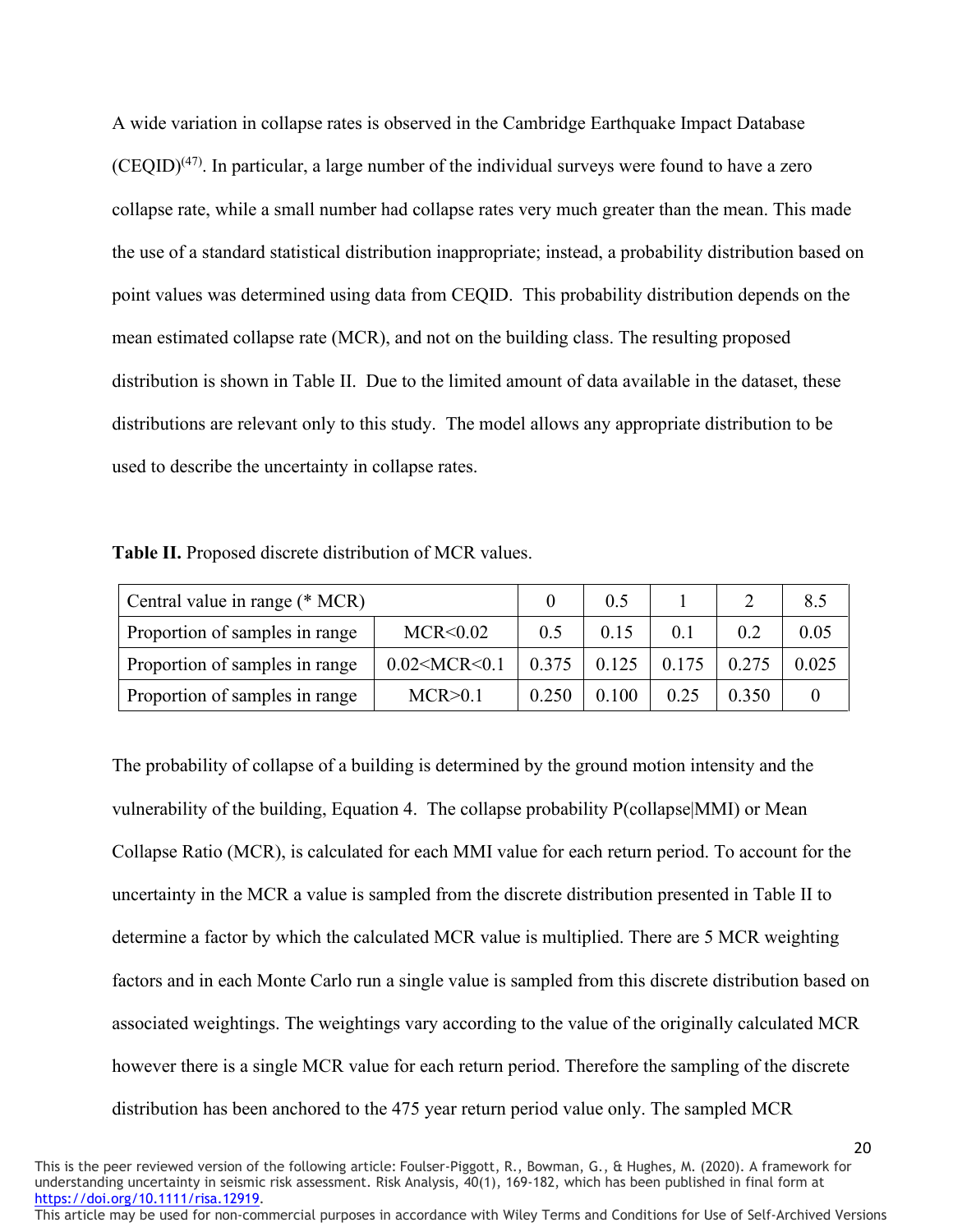multiplication factor is then applied to all originally calculated MCR values to give adjusted MCRs. There is also a truncation in the Mean MCR calculation as the probability of collapse cannot be greater than 100%. Within this procedure, it can be recognized that the choice of MCR value distribution is based on the three uncertain input variables listed previously. This uncertainty cannot therefore be assumed independent.

### **4. CASE STUDIES: RESULTS OF THE UNCERTAINTY ANALYSIS**

The model is used to calculate annual collapse probabilities for buildings in six different parts of the world, each with different hazard, site and vulnerability characteristics for which data was collected in previous projects. The data shown in Table III for  $V_{s30}$  and  $S_1$  was obtained using the USGS website<sup> $(28, 27)$ </sup>; building class data was collected by the author on earthquake reconnaissance field missions and the remaining parameters assigned based on building class.

| Code               | V <sub>s30</sub> | (m/s2)<br>ÖΪ   | <b>Building</b><br>class | alpha | $\mathbf{r}$ | END      | <b>BM1</b>     | BM <sub>2</sub> | BM <sub>3</sub> | TOT  |
|--------------------|------------------|----------------|--------------------------|-------|--------------|----------|----------------|-----------------|-----------------|------|
| <b>ARMENIA</b>     | 180 - 360        | 4.4            | B                        | 0.7   | 10.7         | $-1.3$   | $\overline{0}$ | $\overline{0}$  | $\overline{0}$  | 9.4  |
| <b>BANGLADESH</b>  | < 180            | 3.6            | $\mathcal{C}$            | 0.7   | 11.4         | $-1.7$   | $-0.3$         | 1.4             | $-0.5$          | 10.3 |
| <b>PHILIPPINES</b> | $180 - 360$      | $\overline{4}$ | D <sub>1</sub>           | 0.7   | 12           | $-1.7$   | $\theta$       | $\overline{0}$  | $\theta$        | 10.3 |
| <b>UZBEKISTAN</b>  | 180 - 360        | $\overline{4}$ | B                        | 0.7   | 10.7         | $-1.3$   | $\theta$       | $-0.5$          | $\overline{0}$  | 8.9  |
| <b>INDONESIA</b>   | < 180            | 3.2            | D <sub>1</sub>           | 0.7   | 12           | $-1.7$   | $\overline{0}$ | 1.4             | $\overline{0}$  | 11.7 |
| <b>JAPAN</b>       | < 180            | 4.4            | E                        | 0.5   | 14.2         | $\theta$ | $\overline{0}$ | $\theta$        | $\theta$        | 14.2 |

**Table III.** Building information for case studies

For each case, two sets of results were obtained. The first are 'deterministic' results obtained by

This is the peer reviewed version of the following article: Foulser-Piggott, R., Bowman, G., & Hughes, M. (2020). A framework for understanding uncertainty in seismic risk assessment. Risk Analysis, 40(1), 169-182, which has been published in final form at [https://doi.org/10.1111/risa.12919.](https://doi.org/10.1111/risa.12919)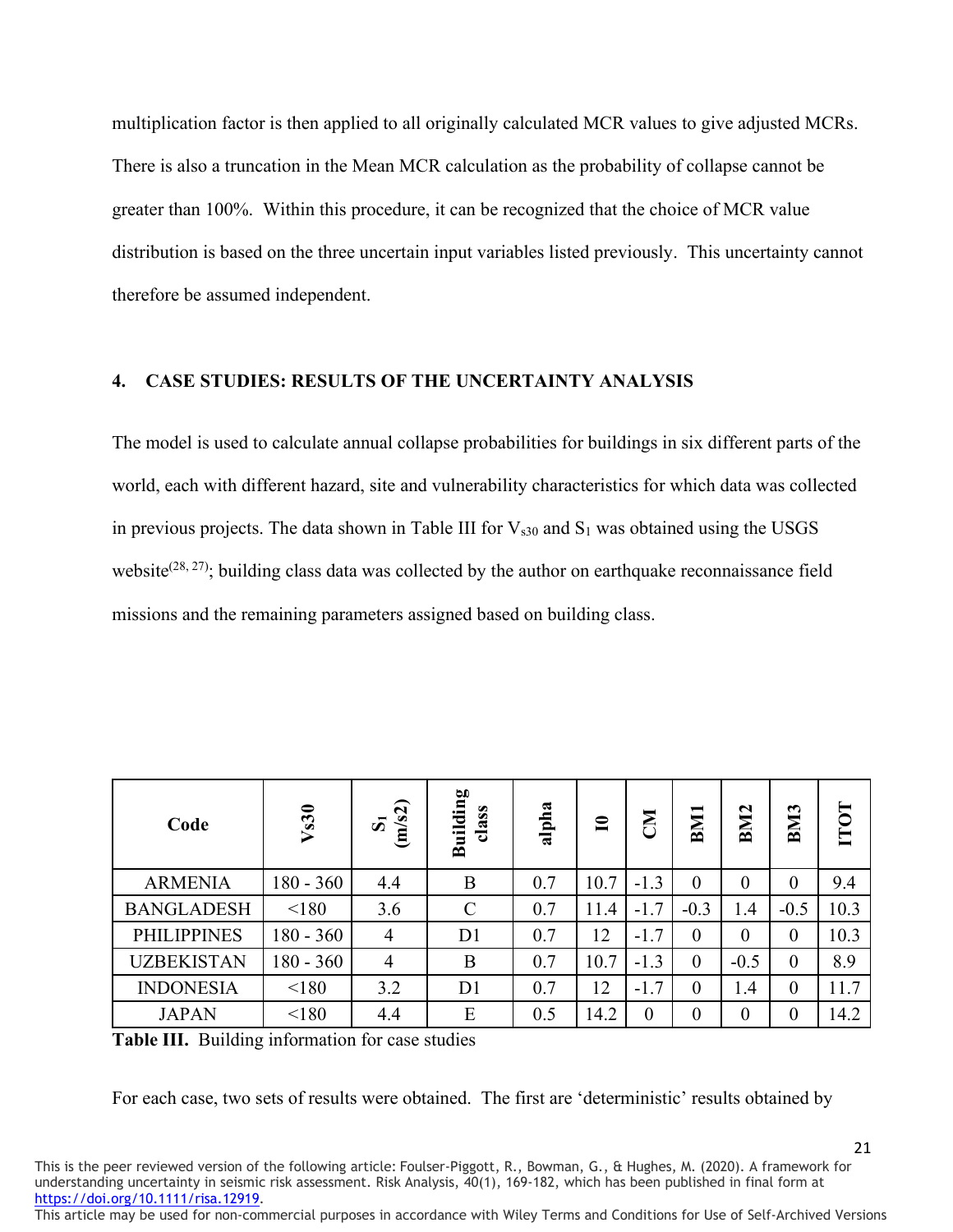running the model using single point estimate baseline values – that is with no uncertainty in any variables. The second are 'stochastic' results obtained using the Microsoft Excel add-on software @RISK. Monte Carlo simulation was undertaken on the six case studies in Table III, performing 10,000 sample runs for each case study, and using Latin hypercube sampling from the defined uncertain input distributions for the four parameters.

Results are given for each case study in Table IV. The deterministic model value for annual collapse probability is given, along with the mean, standard deviation, median, 5% and 95% confidence intervals from the stochastic analysis. Figure 3 shows the cumulative distribution functions (CDF) obtained from the stochastic analysis for the six cases (simulations 1 to 6). The xaxis of the CDF gives the range of possible values of annual collapse probability (ACP) for each case; the 95% confidence line is also indicated. The probability density function (PDF) for Uzbekistan is shown in Figure 4, to give a fuller indication of the shape of the output range of uncertain estimates; the shape is similar for all case studies.

| Code               | <b>Deterministic</b> | Mean      | <b>Standard</b><br>deviation | <b>Median</b> | 5%        | 95%    |
|--------------------|----------------------|-----------|------------------------------|---------------|-----------|--------|
|                    |                      |           |                              |               |           |        |
| <b>ARMENIA</b>     | 0.528%               | 1.045%    | 1.837%                       | 0.319%        | $0.000\%$ | 4.620% |
| <b>BANGLADESH</b>  | 0.156%               | $0.390\%$ | 0.822%                       | 0.072%        | $0.000\%$ | 1.825% |
| <b>PHILIPPINES</b> | 0.129%               | $0.344\%$ | 0.755%                       | 0.054%        | $0.000\%$ | 1.630% |
| <b>UZBEKISTAN</b>  | 0.855%               | 1.543%    | 2.505%                       | 0.540%        | $0.000\%$ | 6.556% |
| <b>INDONESIA</b>   | 0.013%               | 0.056%    | 0.175%                       | 0.001%        | $0.000\%$ | 0.313% |
| <b>JAPAN</b>       | 0.004%               | 0.013%    | 0.055%                       | $0.000\%$     | $0.000\%$ | 0.068% |

**Table IV.** Deterministic and stochastic analysis model results for annual collapse probability for the

This is the peer reviewed version of the following article: Foulser-Piggott, R., Bowman, G., & Hughes, M. (2020). A framework for understanding uncertainty in seismic risk assessment. Risk Analysis, 40(1), 169-182, which has been published in final form at [https://doi.org/10.1111/risa.12919.](https://doi.org/10.1111/risa.12919)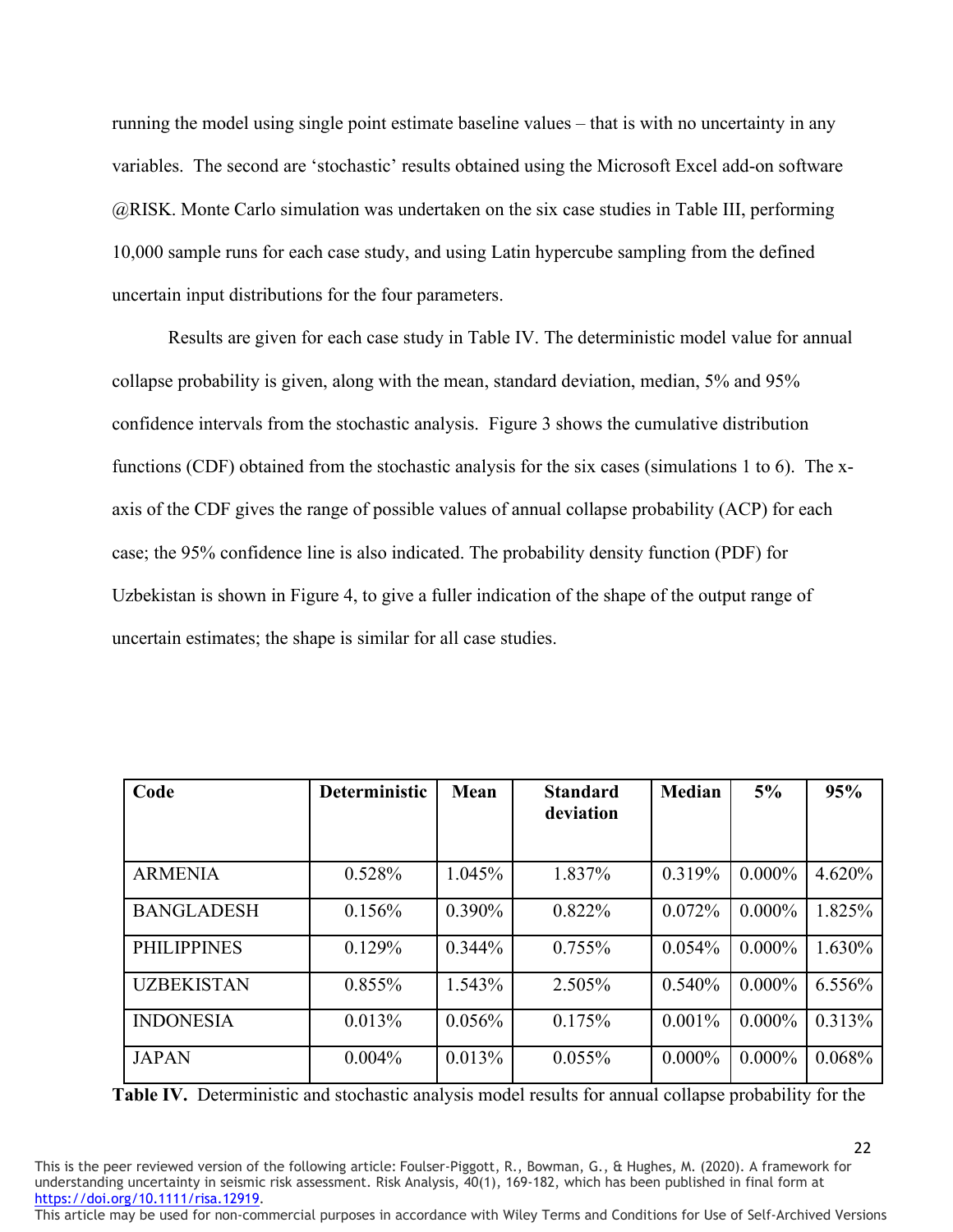six case studies.



**Figure 3.** Cumulative distribution function for the annual collapse probability results from the stochastic analysis for the six case study buildings; the 95% confidence line is also shown.



This is the peer reviewed version of the following article: Foulser-Piggott, R., Bowman, G., & Hughes, M. (2020). A framework for understanding uncertainty in seismic risk assessment. Risk Analysis, 40(1), 169-182, which has been published in final form at [https://doi.org/10.1111/risa.12919.](https://doi.org/10.1111/risa.12919)

This article may be used for non-commercial purposes in accordance with Wiley Terms and Conditions for Use of Self-Archived Versions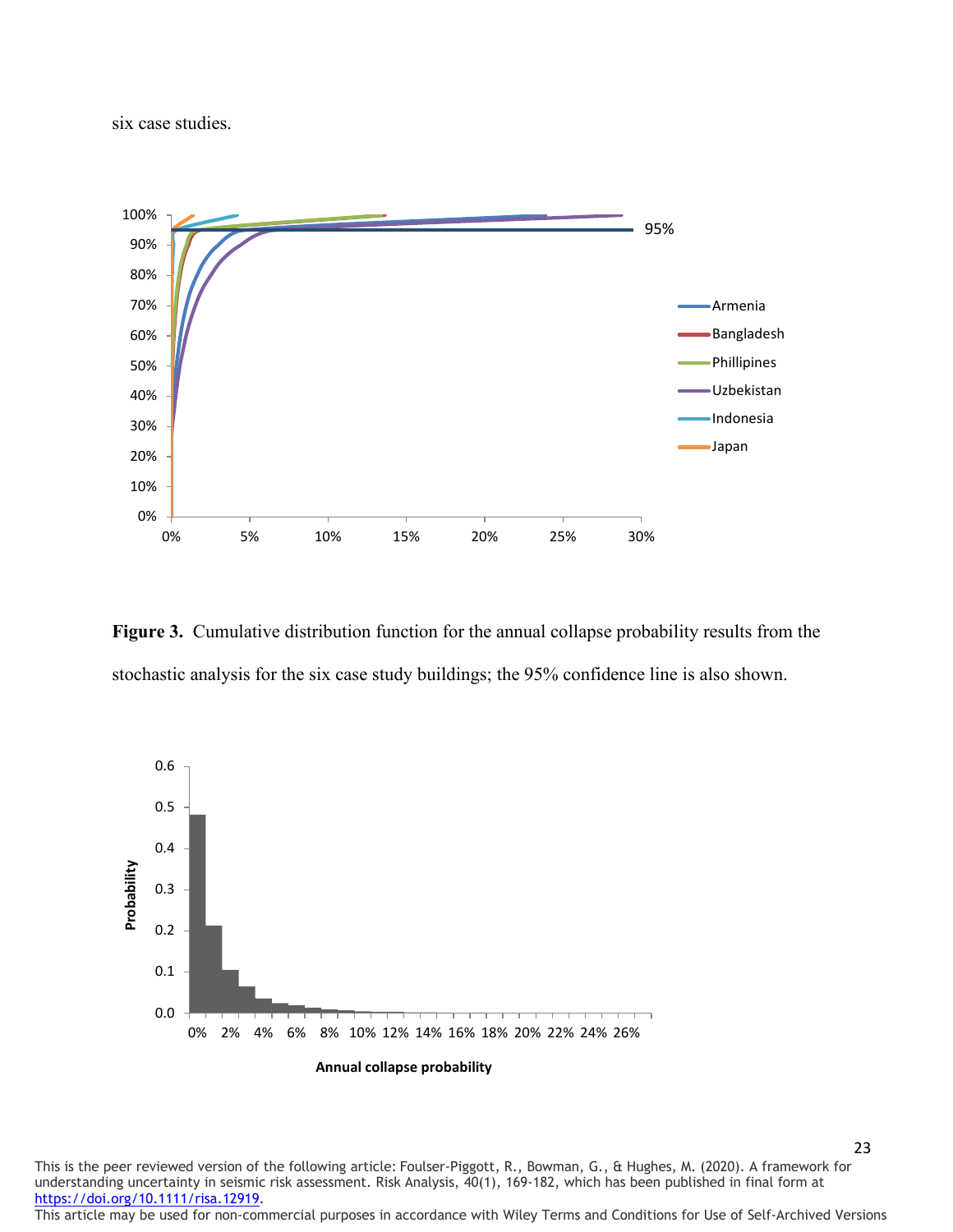**Figure 4.** Probability density function for the annual collapse probability results for the stochastic analysis on the Uzbekistan case study building; the shape of the output distribution is consistent for all case studies.

As can be determined from Figures 3 and 4 and Table IV, in all case studies the distribution is left skewed: the majority of values are small values of the annual collapse probability and the median is always substantially lower than the mean. Secondly, although outputs are non-normal and are Exponential-like, Chi-squared tests show that the Exponential distribution is not a good fit to the data for any of the case studies. Thirdly, Japan has the smallest range of annual collapse probabilities with a 90% confidence interval only spanning 0 to 0.07% and a maximum value of 1.7%. This may be due to the building being low vulnerability and located in a region with high quality of construction; the likely range of annual collapse probabilities is small, as building behavior is relatively consistent across well-designed buildings. Finally, Uzbekistan has the largest range of annual collapse probabilities, with a 90% confidence interval from 0 to 6.6% and a maximum value of 28.7%. Conversely to the results for Japan, this may be due to the building being high vulnerability and located in a region with poor quality of construction; the likely range of annual collapse probabilities is very high. The two key factors which give rise to the variation in collapse probability between countries are: level of building vulnerability and quality of construction. This indicates that in regions where buildings have a low level of vulnerability and are well constructed, there is lower uncertainty regarding how that building will behave in an earthquake. This is an intuitive result as we expect to have a higher degree of certainty of building performance in areas with well-

This is the peer reviewed version of the following article: Foulser-Piggott, R., Bowman, G., & Hughes, M. (2020). A framework for understanding uncertainty in seismic risk assessment. Risk Analysis, 40(1), 169-182, which has been published in final form at [https://doi.org/10.1111/risa.12919.](https://doi.org/10.1111/risa.12919)

This article may be used for non-commercial purposes in accordance with Wiley Terms and Conditions for Use of Self-Archived Versions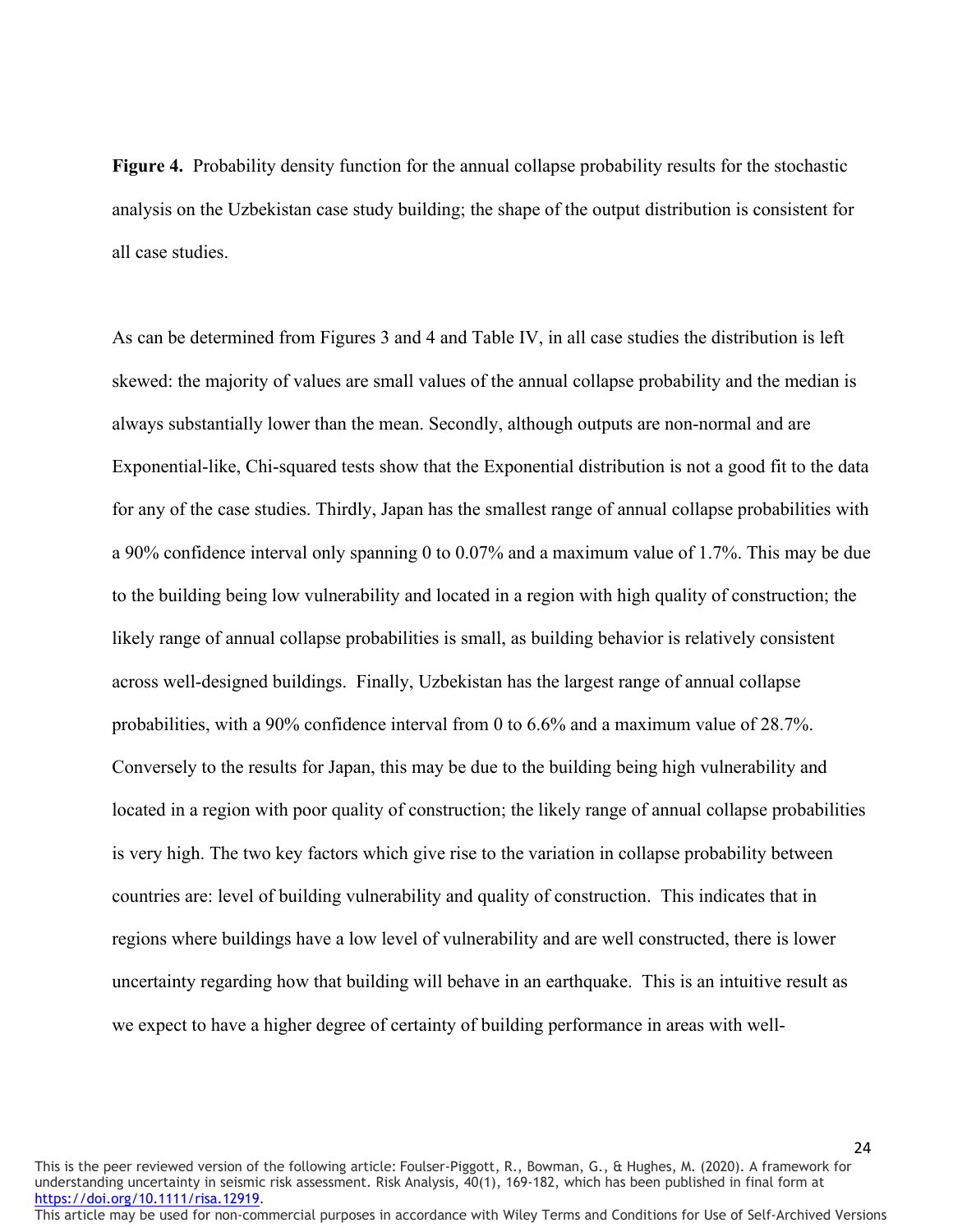constructed, low vulnerability buildings as there is less variation in construction standards leading to unexpected collapses.

The results show that when communicating the results of a calculation of annual collapse probability analysis, the mean and standard deviation can be referenced, as long as the context of the distribution is clear and confidence interval values are referenced. Displaying the CDF of results is helpful to understand the range of results and the difference between mean and median values. It is also clear that it is not adequate to give the deterministic model result as a single point estimate of the annual collapse probability as the 95% confidence value is of the order of ten times the single point estimate. Additionally, giving the results of the stochastic analysis as the mean of the distribution is also not adequate as this may significantly overestimate the true annual probability of collapse of the structure.

The practical implication of these results is that representing a distribution as a median (or mean) value may cause a significant underestimation of risks. For example, if an insurance company is seeking a value to assign as maximum potential exposure to charge a premium over, it would be worthwhile considering a value of the distribution more in line with a 95% confidence level. If there is a large disparity between the 95% confidence level and the median value, the company may consider collecting more data on the particular situation thus potentially reducing the uncertainty and refining the distribution.

# **5. SENSITIVITY ANALYSIS**

Having identified uncertainties in the inputs through Monte Carlo simulation, the aim of the sensitivity analysis is to reveal which variables are the major contributors to the overall uncertainties.

25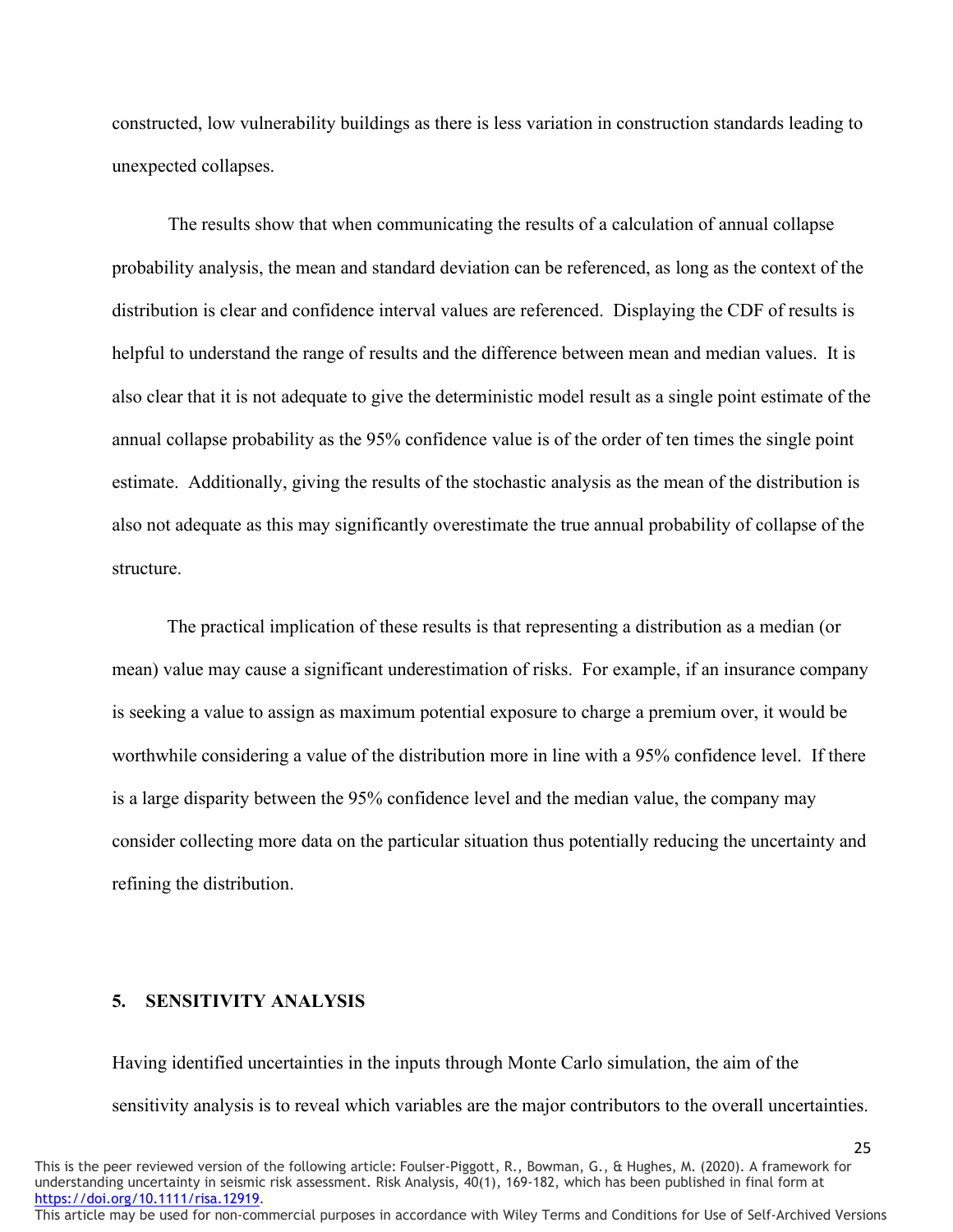Here a global technique is used, Elementary Effects (EE)  $(48, 49)$  with a radial design  $(40, 50)$ , is used to achieve this. The EE technique is an extension of a one-at-a-time (OAT) approach, starting from multiple baseline points in the input parameter space, varying a single parameter, and measuring the impact on the output mean annual collapse probability due to that single parameter variation. The input uncertainties are taken into account using Latin hypercube sampling. For each of the four uncertain parameters (for each case study) a single EE output indicates the sensitivity of the model to variations in that parameter; here all results are scaled to be equivalent to the impact due to a 1% quantile variation in the input uncertainty. Repeating the analysis multiple times produces multiple EE values for each parameter (for each case study). The average EE value for each parameter indicates the sensitivity of the model to that uncertain input whilst the variation in the sampled EEs indicates the impact of starting from multiple baseline positions and changing the parameter values by varying amounts – that is the impact due to both interactions between the parameters and nonlinearities. For the six case studies, Figures 5 and 6 show the mean  $\mu$  and standard deviation  $\sigma$  of the resultant Elementary Effects on the mean ACP results respectively, for each input variables and each case study.

This is the peer reviewed version of the following article: Foulser-Piggott, R., Bowman, G., & Hughes, M. (2020). A framework for understanding uncertainty in seismic risk assessment. Risk Analysis, 40(1), 169-182, which has been published in final form at [https://doi.org/10.1111/risa.12919.](https://doi.org/10.1111/risa.12919) This article may be used for non-commercial purposes in accordance with Wiley Terms and Conditions for Use of Self-Archived Versions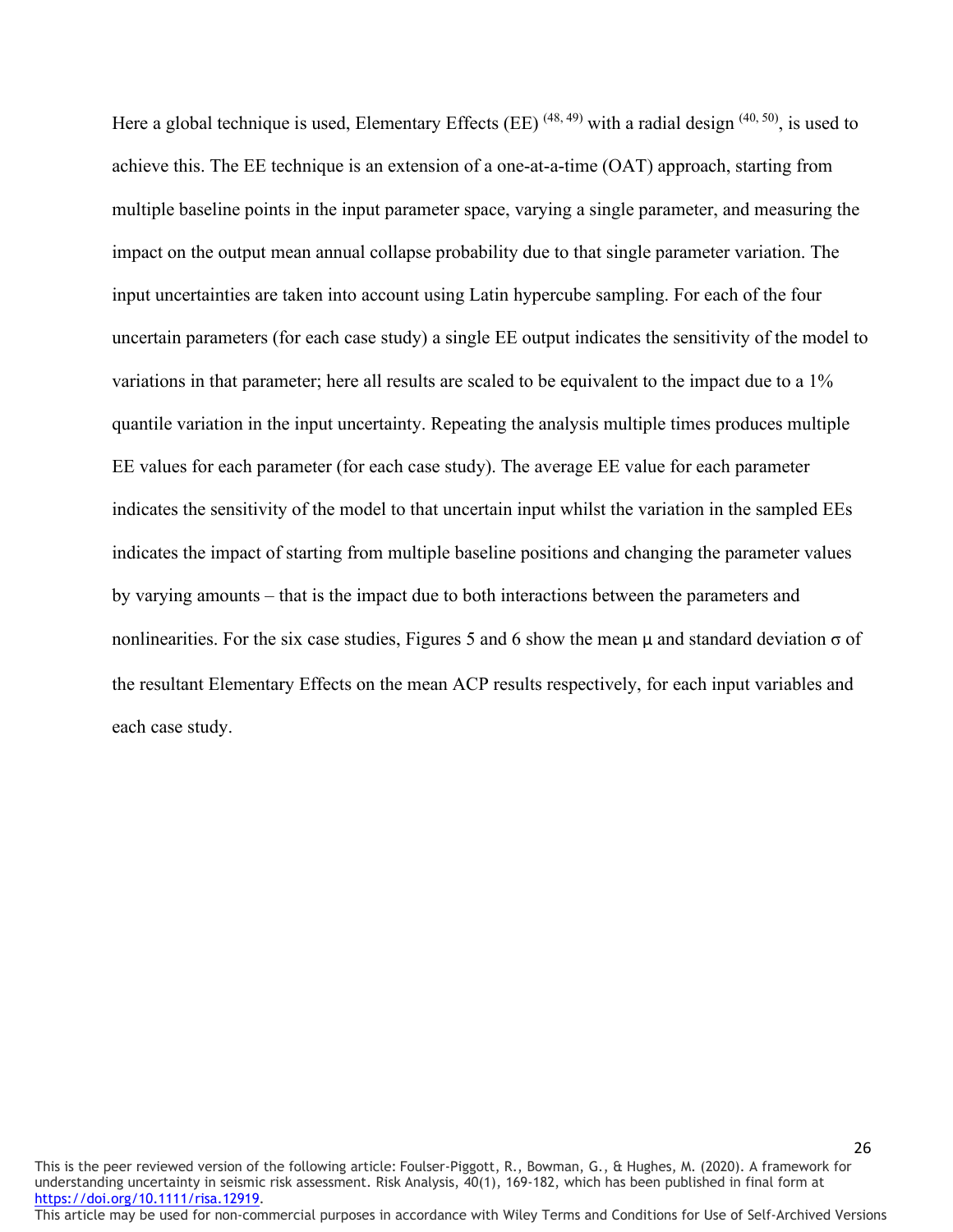

**Figure 5.** Results of the sensitivity analysis: mean μ of the Elementary Effects on the mean ACP results, for each input variable and each case study; impact due to a 1% quantile variation in the input uncertainty.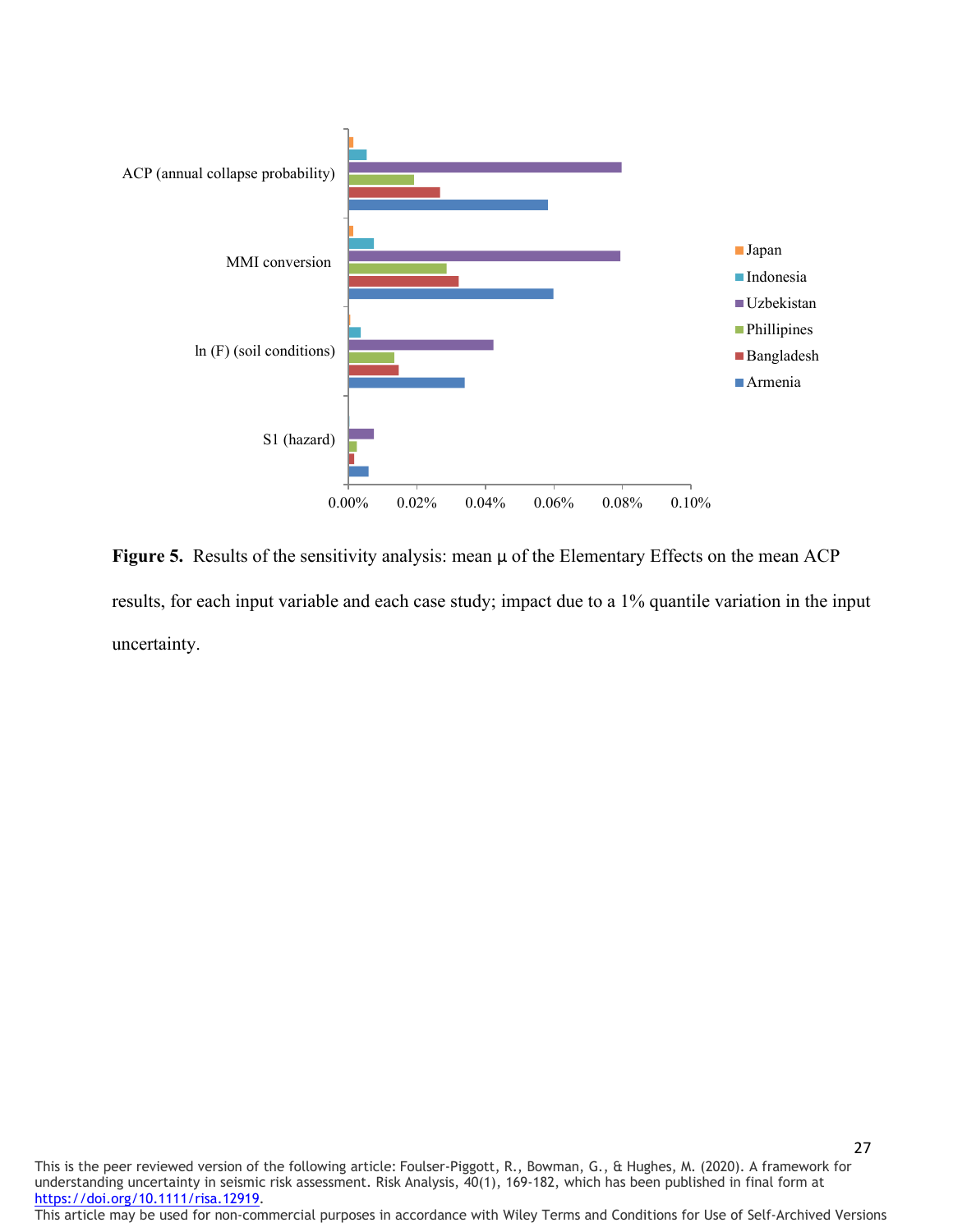

**Figure 6.** Results of the sensitivity analysis: standard deviation  $\sigma$  of the Elementary Effects on the mean ACP results, for each input variable and each case study; impact due to a 1% quantile variation in the input uncertainty.

The μ results (Figure 5) indicate that ACP is most sensitive to both the MMI conversion and the MCR factors across all of the case studies. However, the σ results (Figure 6) further indicate that there is considerably more variability in the response of the model to variations in the MMI conversion, due to nonlinearities in the response of the model associated with this parameter and/or interactions with the other three uncertain parameters. The analysis also shows that the levels of uncertainty considered for  $S_1$  do not appear to be significant contributors to the uncertainty.

In comparing Uzbekistan and Japan (see Figures 3 and 4), the results suggest that for a building with high vulnerability and a poor standard of construction, the uncertainty resulting from a single input can be considerable greater than the total uncertainty (from all uncertain input variables)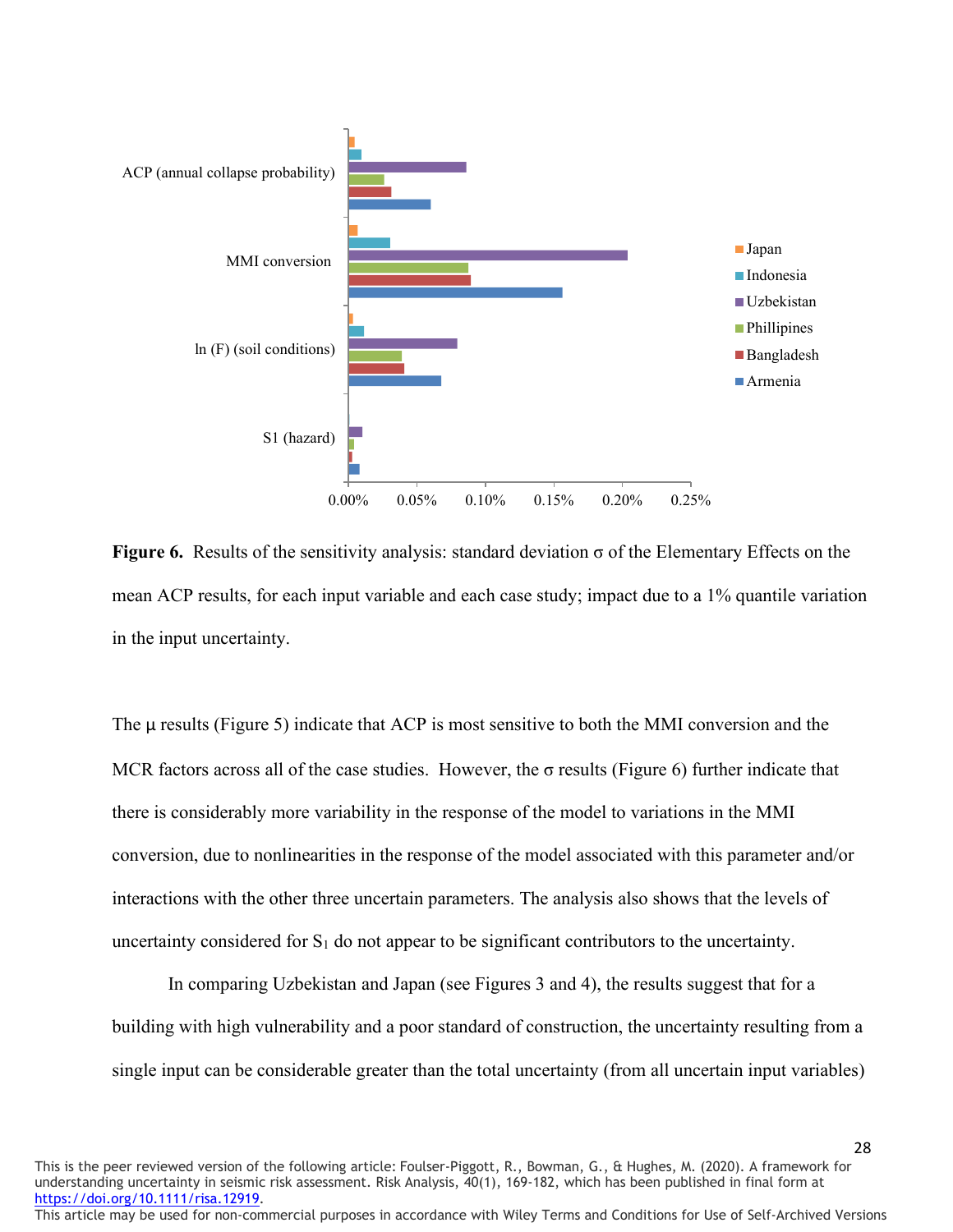for a well-constructed building with low vulnerability. This is further supported by the results of the sensitivity analysis. Figures 5 and 6 show that the vulnerability of the building and the standard of construction are key global sensitivity variables, i.e. these variables determine the range of ACP values for different cases.

There are two main implications of these results. The first is that the result of the uncertainty in the conversion of  $S_1$  to MMI is significant and therefore the development or use of vulnerability relationships in terms of  $S_1$  or other ground-motion parameters is warranted and may act to reduce the overall uncertainty in results. However, 'hidden' uncertainties in the hazard value provided should also be considered as it is possible that conversions have taken place in order to provide a value of  $S_1$ . The second is that analysts should focus on gathering accurate information on the building vulnerability characteristics because the standard of construction is a key variable in determining the range of ACP values. This is an important result for earthquake risk assessment, as high value assets or buildings (which are more likely to be insured) if well-constructed have a much better constrained value of annual collapse probability (i.e. a lower uncertainty).

The analysis in this section is based on the assumption that the estimates of uncertainty are reasonable. In the context of this study, the uncertainty estimates used are based on the authors' best judgment of the uncertainty or published values of uncertainty in the input variables and can therefore be considered reasonable. In future studies, however, more information may be available and these estimates may therefore change. Additionally, assumptions made, such as the independence of variables and that variable uncertainty is normally distributed may be challenged.

### **6. CONCLUSION**

This is the peer reviewed version of the following article: Foulser-Piggott, R., Bowman, G., & Hughes, M. (2020). A framework for understanding uncertainty in seismic risk assessment. Risk Analysis, 40(1), 169-182, which has been published in final form at [https://doi.org/10.1111/risa.12919.](https://doi.org/10.1111/risa.12919)

This article may be used for non-commercial purposes in accordance with Wiley Terms and Conditions for Use of Self-Archived Versions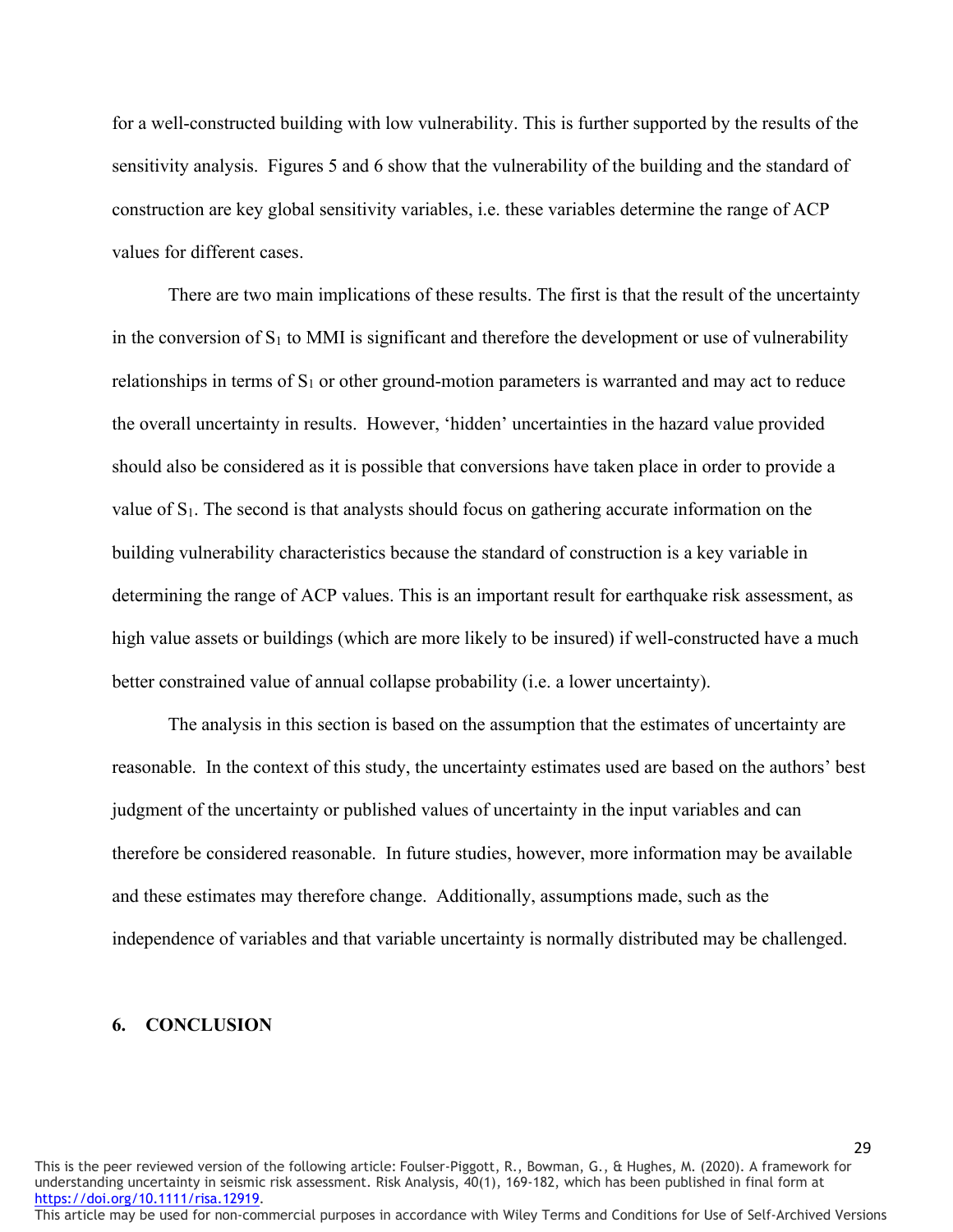This paper has introduced a model framework for estimating the annual probability of collapse for a given building in given locations and quantifying the uncertainty in this estimate. The methodology is based on previous risk assessment works however the way in which uncertainties in input variables are considered, the way their propagation through the model is investigated and their effect on the results demonstrated is novel. This is an important development for seismic risk assessment: understanding the nature of uncertainty within a model can be used to better inform decision makers in terms of data collection (in terms of its needs, prioritization, and limitations) and overall risk assessment.

The communication of the uncertainties in the results has been discussed, particularly in relation to acquisition of more data, the development of future vulnerability relations and the inadequacy of providing single point estimates from a risk analysis. The investigation into the different uncertainties affecting the calculation of the annual probability of collapse for buildings has also considered sources of uncertainty that could affect the single point estimates generated by a deterministic model.

In this paper, four input variable uncertainties have been considered: spectral acceleration, site conditions, MMI conversion and vulnerability relationships. Global sensitivity analysis was conducted to determine the significance of each of the four uncertain variables. The outcome of this analysis is that the uncertainty on the MMI conversion and the MCR factors has the largest effect on the calculation of annual collapse probability for all case studies. For the case of Uzbekistan and Armenia, the uncertainties have the largest effect on the annual collapse probability results; these are also the case studies for which the mean and range of the stochastic analyses are largest. The results of the global analysis are significantly more variable for the MMI conversion parameter.

This is the peer reviewed version of the following article: Foulser-Piggott, R., Bowman, G., & Hughes, M. (2020). A framework for understanding uncertainty in seismic risk assessment. Risk Analysis, 40(1), 169-182, which has been published in final form at [https://doi.org/10.1111/risa.12919.](https://doi.org/10.1111/risa.12919)

This article may be used for non-commercial purposes in accordance with Wiley Terms and Conditions for Use of Self-Archived Versions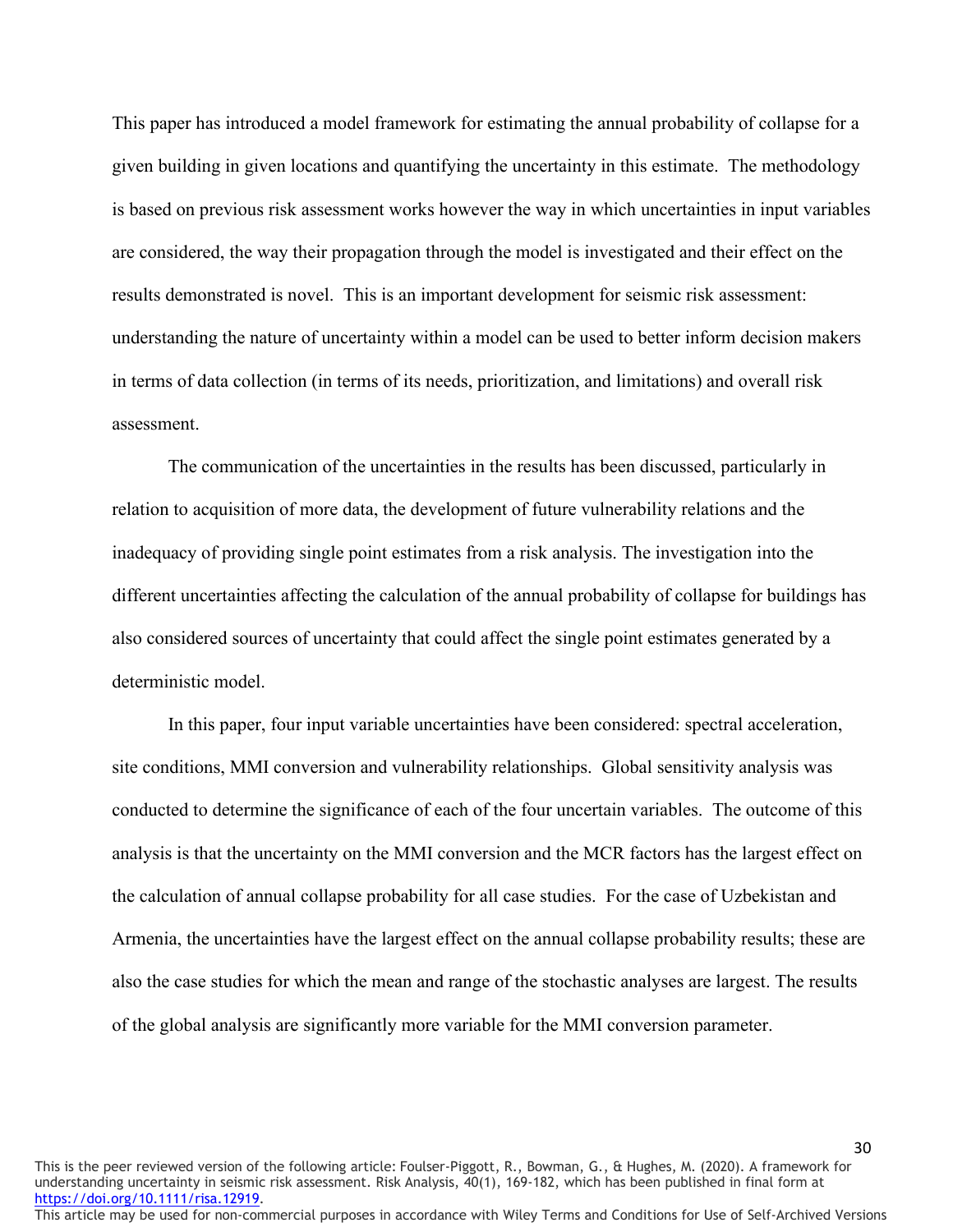As quantifying and communicating uncertainty is to some extent subjective and the aims of the risk analysis will likely vary from study to study, a number of issues may be explored in future studies. The consideration of uncertainty in different variables and assumptions about independence of these variables will be of benefit, particularly examining parameters within the building vulnerability calculation such as height, structural system etc., the magnitude of uncertainty in site class (and possible inclusion of this uncertainty by using a three-point estimate of  $V_{s30}$  as inputs to the model), and inclusion of uncertainty in the shape parameter. Further investigation into improved quantification of uncertainty in input variables could be developed to help, for example, refine uncertainty in the collapse probability be refined. Finally, this study, and all studies into seismic risk assessment would benefit from research into whether uncertainties are truly epistemic or aleatory and whether altering characterization of uncertainties affects the results, for example whether there is epistemic uncertainty in the shape of the hazard curve which is assumed to be aleatory.

The model framework developed in this paper can be used in its current form when conducting risk analyses for buildings or portfolios of buildings to better understand the likely variation in values of annual collapse probability or risk of collapse. This can help ensure that risks are not over or under estimated and the value of acquiring good quality, accurate data is appreciated. This extra dimension to seismic risk assessment (and all risk assessment) can help inform risk-based decisions and ensure decision-makers are more aware of the potential and limits of risk assessments.

This is the peer reviewed version of the following article: Foulser-Piggott, R., Bowman, G., & Hughes, M. (2020). A framework for understanding uncertainty in seismic risk assessment. Risk Analysis, 40(1), 169-182, which has been published in final form at [https://doi.org/10.1111/risa.12919.](https://doi.org/10.1111/risa.12919) This article may be used for non-commercial purposes in accordance with Wiley Terms and Conditions for Use of Self-Archived Versions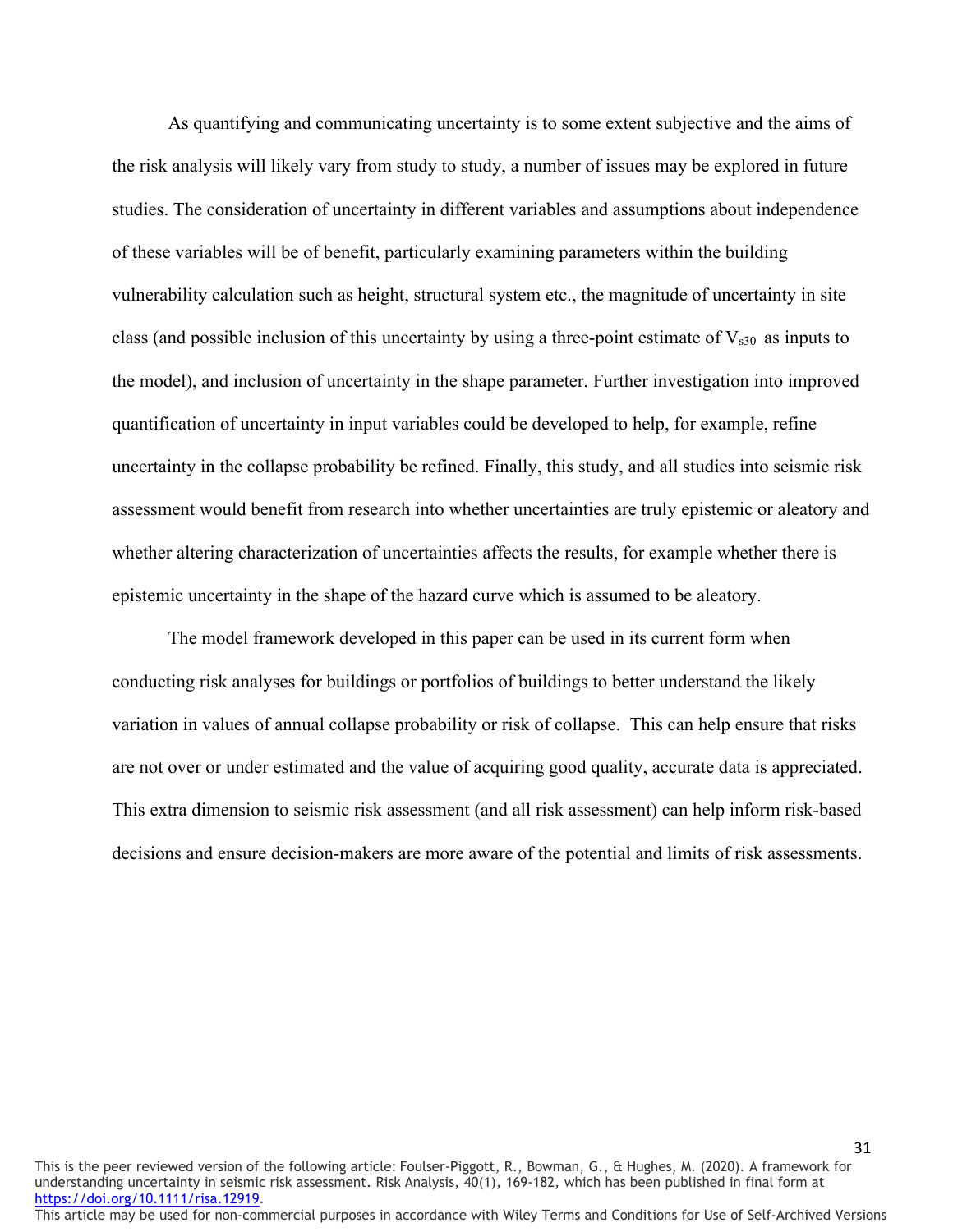# **REFERENCES**

1. Linkov I, Burmistrov D. Model uncertainty and choices made by modelers: Lessons learned from the international atomic energy agency model intercomparisons. Risk Analysis, 2003; 23 (6):1297-308.

2. Borgonovo E. Measuring uncertainty importance: Investigation and comparison of alternative approaches. Risk Analysis, 2006; 26 (5):1349-61.

3. Goda K, Ren J. Assessment of seismic loss dependence using copula. Risk Analysis, 2010; 30 (7):1076-91.

4. Bier VM, Lin S-W. On the treatment of uncertainty and variability in making decisions about risk. Risk Analysis, 2013; 33 (10):1899-907.

5. Tesfamariam S, Sadiq R, Najjaran H. Decision making under uncertainty—an example for seismic risk management. Risk Analysis, 2010; 30 (1):78-94.

6. Paté-Cornell ME. Risk and uncertainty analysis in government safety decisions. Risk Analysis, 2002; 22.

7. Thompson KM. Variability and uncertainty meet risk management and risk communication. Risk Analysis, 2002; 22 (3):647-54.

8. Arunraj NS, Mandal S, Maiti J. Modeling uncertainty in risk assessment: An integrated approach with fuzzy set theory and monte carlo simulation. Accident Analysis & Prevention, 2013; 55:242-55.

9. Khanzode VV, Maiti J, Ray PK. A methodology for evaluation and monitoring of recurring hazards in underground coal mining. Safety Science, 2011; 49 (8–9):1172-9.

10. Liel AB, Haselton CB, Deierlein GG et al. Incorporating modeling uncertainties in the assessment of seismic collapse risk of buildings. Structural Safety, 2009; 31 (2):197-211.

11. Karimi I, Hüllermeier E, Meskouris K. A fuzzy-probabilistic earthquake risk assessment system. Soft Computing, 2006; 11 (3):229-38.

12. Wang Y-M, Elhag TMS. A fuzzy group decision making approach for bridge risk assessment. Computers & Industrial Engineering, 2007; 53 (1):137-48.

13. Chauhan SS, Bowles DS. Dam safety risk assessment with uncertainty analysis.; 2003. (Proceedings of the australian committee on large dams risk workshop).

14. Coburn AW, Spence R, Pomonis A. Factors determining human casualty level in earthquakes: Mortality prediction in building collapse. In Tenth World Conference on Earthquake Engineering. Spain; 1992. 5989-94 p.

This is the peer reviewed version of the following article: Foulser-Piggott, R., Bowman, G., & Hughes, M. (2020). A framework for understanding uncertainty in seismic risk assessment. Risk Analysis, 40(1), 169-182, which has been published in final form at [https://doi.org/10.1111/risa.12919.](https://doi.org/10.1111/risa.12919)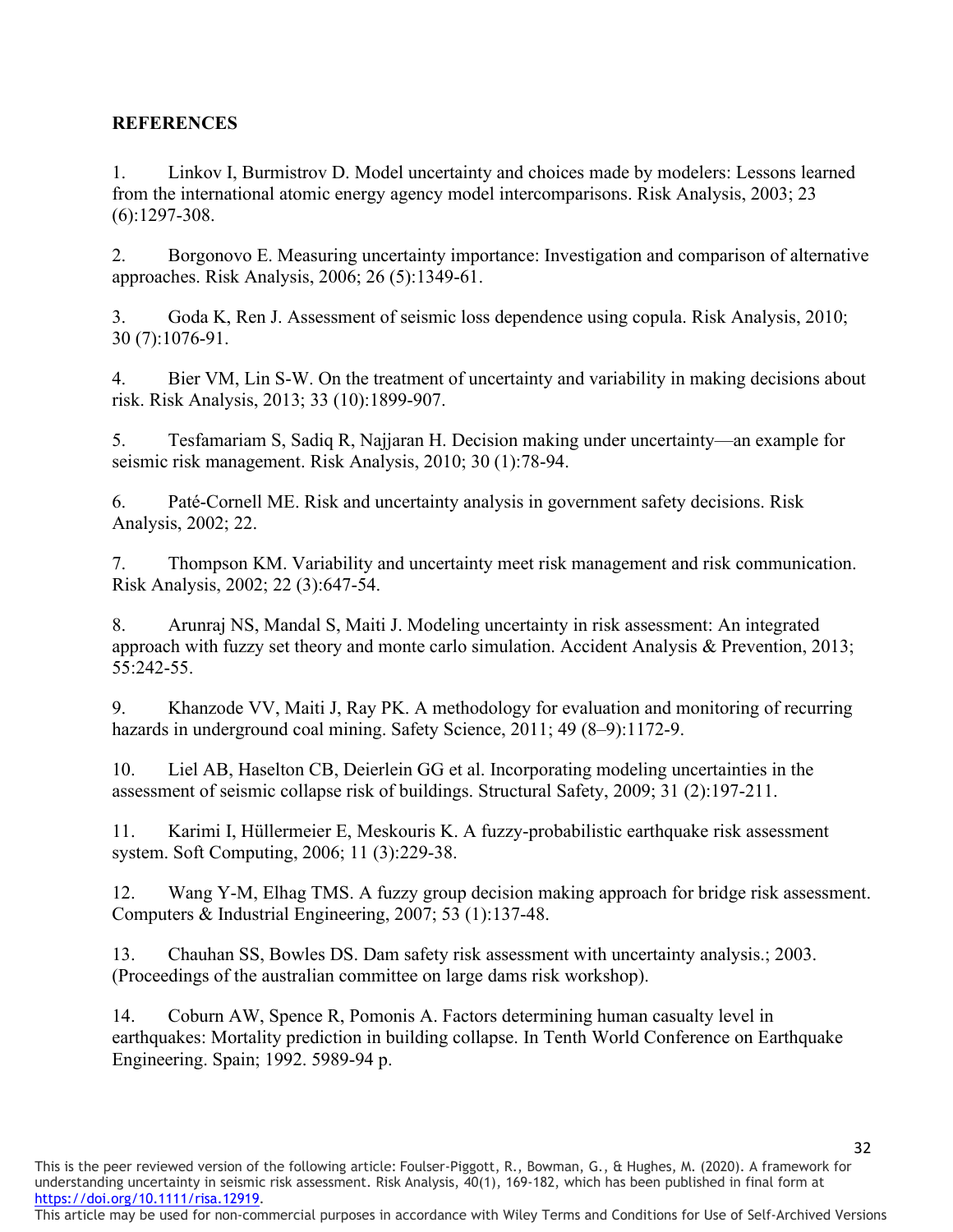15. Spence R, So E, Scawthorn C. Human casualties in earthquakes: Progress in modelling and mitigation: Springer Netherlands; 2011.

16. Yamazaki F, Nishimura A, Ueno Y. Estimation of human casualties due to urban earthquakes. In Eleventh World Conference on Earthquake Engineering. Mexico; 1996.

17. Cornell CA. Engineering seismic risk analysis. Bulletin of the Seismological Society of America, 1968; 58 (5):1583-606.

18. McGuire RK. Seismic hazard and risk analysis. Oakland, CA: Earthquake Engineering Research Institure; 2004.

19. HAZUS. Earthquake loss estimation methodology. Washington, DC: National Institute of Building for the Federal Emergency Managaement Agency.

20. Kiureghian AD, Ditlevsen O. Aleatory or epistemic? Does it matter? Structural Safety, 2009; 31 (2):105-12.

21. Ellingwood BR, Kinali K. Quantifying and communicating uncertainty in seismic risk assessment. Structural Safety, 2009; 31 (2):179-87.

22. Deierlein GG. Overview of a comprehensive framework for earthquake performance assessment. In Performance-based seismic design concepts and implementation. Bled, Slovenia; 2004.

23. Cornell CA. Hazard, ground motions, and probabilistic assessments for pbsd. In Performance-based seismic design concepts and implementation. Bled, Slovenia; 2004.

24. Porter KA, Beck JL. Simplified pbee to estimate economic seismic risk for buildings. In Performance-based seismic design concepts and implementation. Bled, Slovenia; 2004.

25. Hamburger RO. Development of next-generation performance-based seismic design guidelines. In Performance-based seismic design concepts and implementation. Bled, Slovenia; 2004.

26. Grunthal G, editor European macroseismic scale 1998 Luxembourg: Conseil de l'Europe; 1998.

27. USGS. Worldwide designmaps app documentation [online] 2012.

28. USGS. Global vs30 map server [online] 2012.

29. Choi Y, Stewart JP. Nonlinear site amplification as function of 30 m shear wave velocity. Earthquake Spectra, 2005; 21 (1):1-30.

30. Lubkowski ZA, Aluisi B. Deriving ss and s1 parameters from pga maps. In 15th World Conference in Earthquake Engineering Lisbon; 2012.

31. Abrahamson NA, Bommer JJ. Probability and uncertainty in seismic hazard analysis. Earthquake Spectra, 2005; 21 (2):603-7.

This is the peer reviewed version of the following article: Foulser-Piggott, R., Bowman, G., & Hughes, M. (2020). A framework for understanding uncertainty in seismic risk assessment. Risk Analysis, 40(1), 169-182, which has been published in final form at [https://doi.org/10.1111/risa.12919.](https://doi.org/10.1111/risa.12919)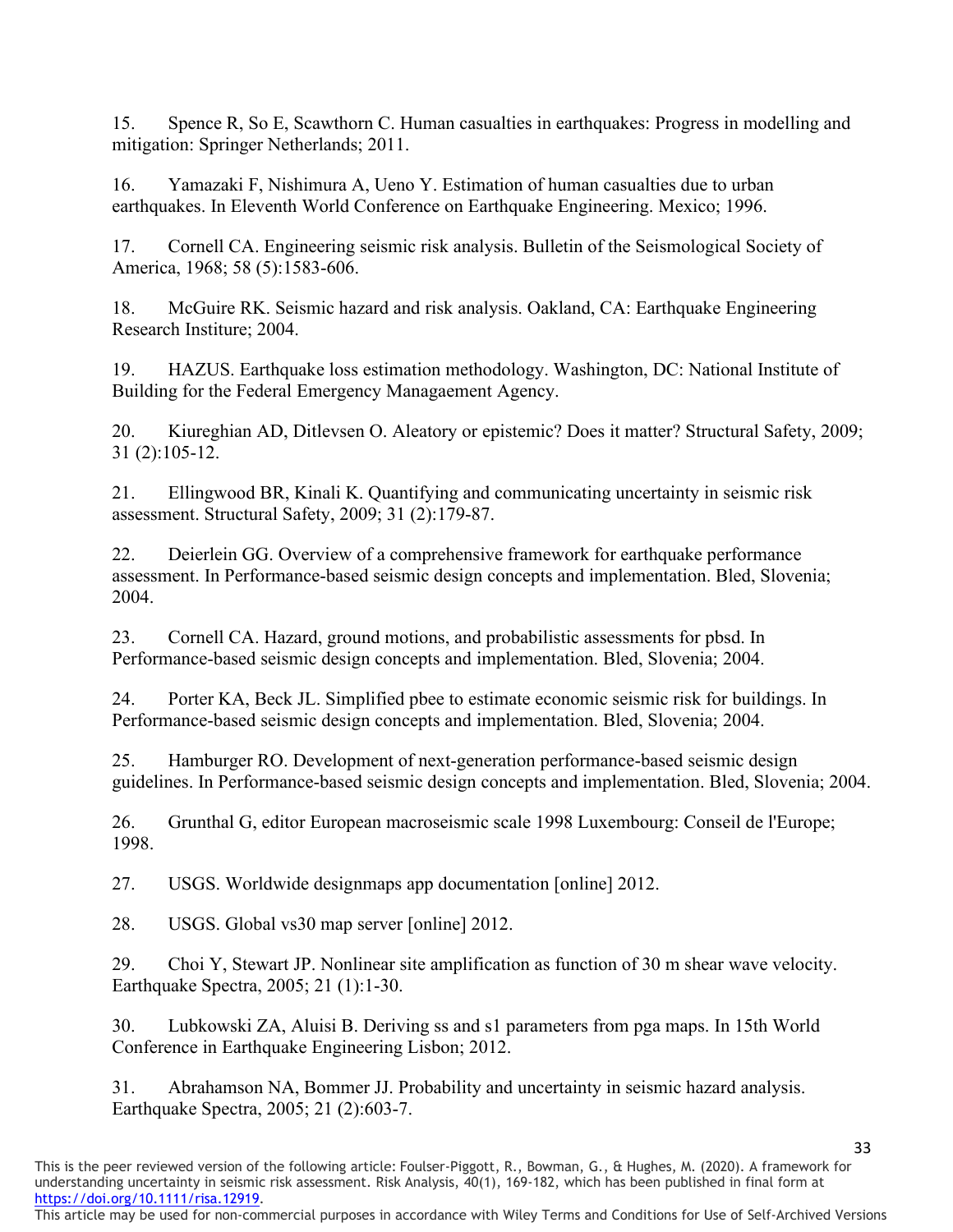32. Booth E. Assessment of seismic hazard. In: The Arup Journal. Series Assessment of seismic hazard. London, UK: Ove Arup & Partners; 1984.

33. Worden CB, Gerstenberger MC, Rhoades DA et al. Probabilistic relationships between ground‐motion parameters and modified mercalli intensity in california. Bulletin of the Seismological Society of America, 2012; 102 (1):204-21.

34. Spence R, So E, Jenny S et al. The global earthquake vulnerability estimation system (geves): An approach for earthquake risk assessment for insurance applications. Bulletin of Earthquake Engineering, 2008; 6 (3):463-83.

35. Spence R, Foulser-Piggott R. The use of macroseismic intensity as a basis for empirical vulnerability assessment. In: VEESD. Series The use of macroseismic intensity as a basis for empirical vulnerability assessment. Vienna, Austria; 2013.

36. Booth E, Spence R, Curtin D et al. Seismic risk management of an internatinal portfolio of buildings. In: 14th World Conference in Earthquake Engineering Conference Proceedings (14WCEE). Series Seismic risk management of an internatinal portfolio of buildings. Beijing, China; 2008.

37. Eads L, Miranda E, Krawinkler H et al. An efficient method for estimating the collapse risk of structures in seismic regions. Risk Analysis, 2013; 42 (1):25-41.

38. Saltelli A, Tarantola S, Campolongo F et al. Sensitivity analysis in practice. A guide to assessing scientific models. London: John Wiley and Sons; 2004.

39. Paté-Cornell ME. Uncertainties in risk analysis: Six levels of treatment. Reliability Engineering and System Safety, 1996; 54:95-111.

40. Saltelli A, Annoni P. How to avoid a perfunctory sensitivity analysis. Environmental Modelling & Software, 2010; 25 (12):1508-17.

41. GSHAP. Global seismic hazard assessment program [online] 1999.

42. SHARE. Seismic hazard harmonization in europe [online] 2012.

43. Stewart JP, Liu AH, Choi Y. Amplification factors for spectral acceleration in tectonically active regions. Bulletin of the Seismological Society of America, 2003; 93 (1):332-52.

44. Borcherdt RD. Empirical evidence for site coefficients in building code provisions. Earthquake Spectra, 2002; 18 (2):189-217.

45. Tselentis G-A, Danciu L. Empirical relationships between modified mercalli intensity and engineering ground-motion parameters in greece. Bulletin of the Seismological Society of America, 2008; 98 (4):1863-75.

46. Musson R. On the nature of logic trees in probabilistic seismic hazard assessment. Earthquake Spectra, 2012; 28 (3):1291-6.

This is the peer reviewed version of the following article: Foulser-Piggott, R., Bowman, G., & Hughes, M. (2020). A framework for understanding uncertainty in seismic risk assessment. Risk Analysis, 40(1), 169-182, which has been published in final form at [https://doi.org/10.1111/risa.12919.](https://doi.org/10.1111/risa.12919)